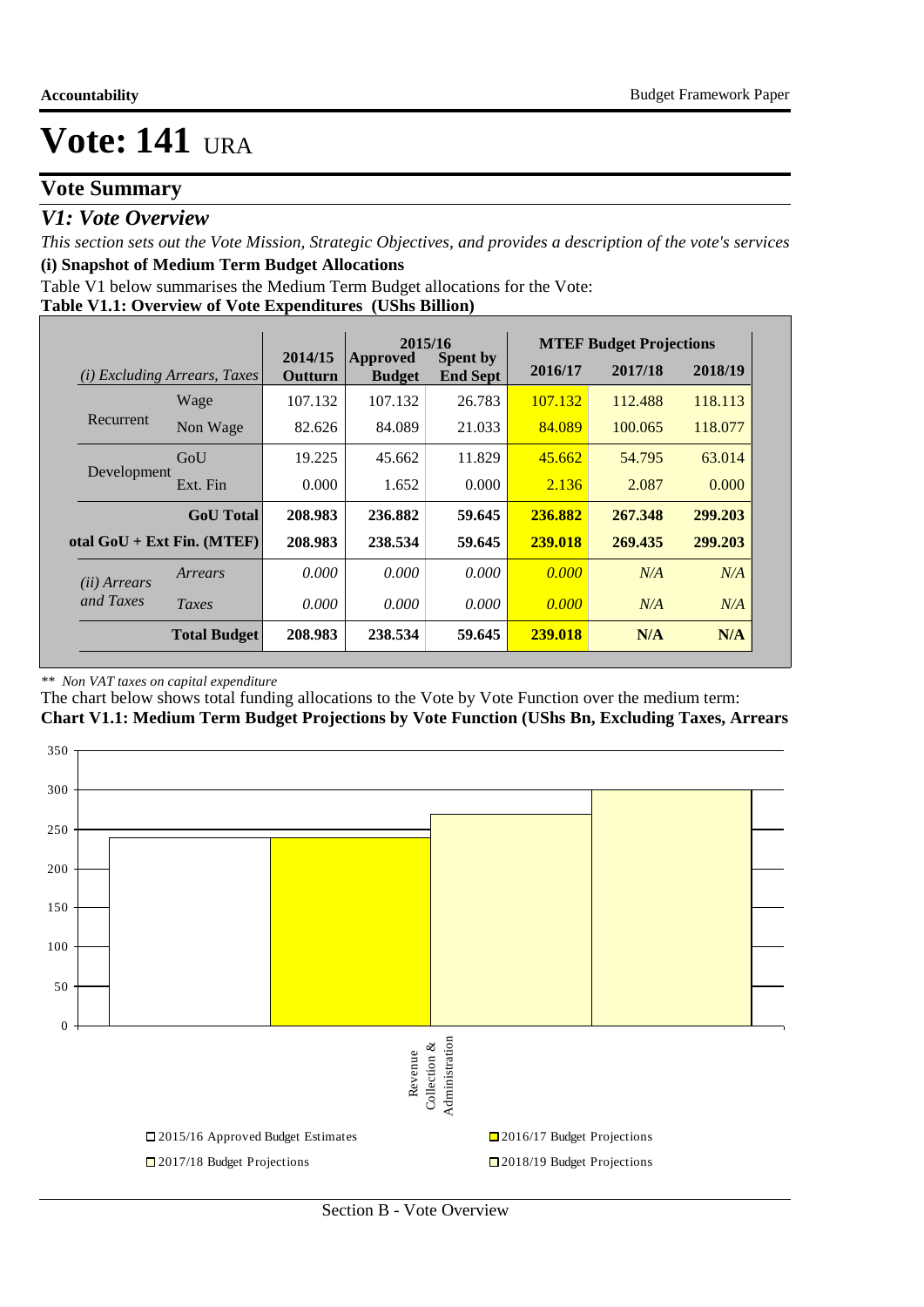### **Vote Summary**

#### **(ii) Vote Mission Statement**

The Vote's Mission Statement is:

 *To Provide Excellent Revenue Service with Purpose and Passion*

#### **(iii) Vote Outputs which Contribute to Priority Sector Outcomes**

The table below sets out the vote functions and outputs delivered by the vote which the sector considers as contributing most to priority sector outcomes.

|  | Table V1.2: Sector Outcomes, Vote Functions and Key Outputs |  |  |
|--|-------------------------------------------------------------|--|--|
|  |                                                             |  |  |

| <b>Sector Outcome 1:</b>                                                                        | <b>Sector Outcome 2:</b>                                                                 | <b>Sector Outcome 3:</b>                                                                      |
|-------------------------------------------------------------------------------------------------|------------------------------------------------------------------------------------------|-----------------------------------------------------------------------------------------------|
| <b>Efficient service delivery through</b><br>formulation and monitoring of credible<br>budgets. | Compliance to accountability policies,<br>service delivery standards and<br>regulations. | <b>Accountability Sector's contribution to</b><br>economic growth and development<br>enhanced |
| Vote Function: 14 54 Revenue Collection & Administration                                        |                                                                                          |                                                                                               |
| <b>Outputs Contributing to Outcome 1:</b>                                                       | <b>Outputs Contributing to Outcome 2:</b>                                                | <b>Outputs Contributing to Outcome 3:</b>                                                     |
| None                                                                                            | None                                                                                     | <b>Outputs Provided</b>                                                                       |
|                                                                                                 |                                                                                          | 145401 Customs Tax Collection                                                                 |
|                                                                                                 |                                                                                          | 145402 Domestic Tax Collection                                                                |
|                                                                                                 |                                                                                          | 145403 Tax Investigations                                                                     |

### *V2: Past Vote Performance and Medium Term Plans*

*This section describes past and future vote performance, in terms of key vote outputs and plans to address sector policy implementation issues.* 

#### **(i) Past and Future Planned Vote Outputs**

*2014/15 Performance*

Net revenue collections (excluding non-tax revenue, refunds and infrastructure levy) for the month of June 2015 were UGX 1,233.99 Bn against a target of UGX 1,093.75 Bn, a performance rate of 112.82% (UGX 140.24 Bn surplus) and a growth of 41.06 %( UGX 359.18Bn) compared to the same period last financial year.

On a cumulative basis, net revenue collections for the FY 2014/15 were UGX 9,713.81 Bn against a target of UGX 9,576.59Bn, a performance rate of 101.43% (UGX 137.22 Bn surplus) and a growth of 20.95 %( UGX 1,682.77Bn) compared to last financial year.

Domestic taxes net collections excluding refunds for June 2015 were UGX 811.12 Bn against a target of UGX 717.85 Bn, a performance of 112.99% (UGX 93.27 Bn surplus) and a growth of 43.85% (UGX 247.26Bn) compared to the same period last financial year. Gross domestic collections including other NTR for the month amounted to UGX 820.94Bn while tax refunds were UGX 9.82Bn.

Surpluses were registered in; PAYE (UGX 39.72 Bn), corporation tax (UGX 36.68Bn), withholding tax (UGX 34.27Bn), and local excise duty (UGX 5.42Bn), while deficits were registered in; VAT (UGX 25.80 Bn), and tax on bank interest (UGX 10.81 Bn).

On a cumulative basis, Domestic taxes net collections excluding refunds for the FY 2014/15 were UGX 5,399.41 Bn against a target of UGX 5,313.59 Bn, a performance of101.61%(UGX 85.82 Bn surplus ) and a growth of 20.32% (UGX 912.04 Bn) compared to the same period last financial year. Gross domestic collections including other NTR for the period amounted to UGX 5,553.72 Bn while tax refunds were UGX 154.32 Bn.

Surpluses were registered in; corporation tax (UGX 117.73Bn), withholding tax (UGX 90.98Bn), and casino (UGX 1.19Bn) while deficits were registered in; VAT (UGX 92.01Bn), tax on bank interest (UGX 33.07 Bn), PAYE (UGX 18.71 Bn) and local excise duty (UGX 10.32 Bn).

International trade taxes net collections excluding refunds for the month of June 2015 were UGX 422.86Bn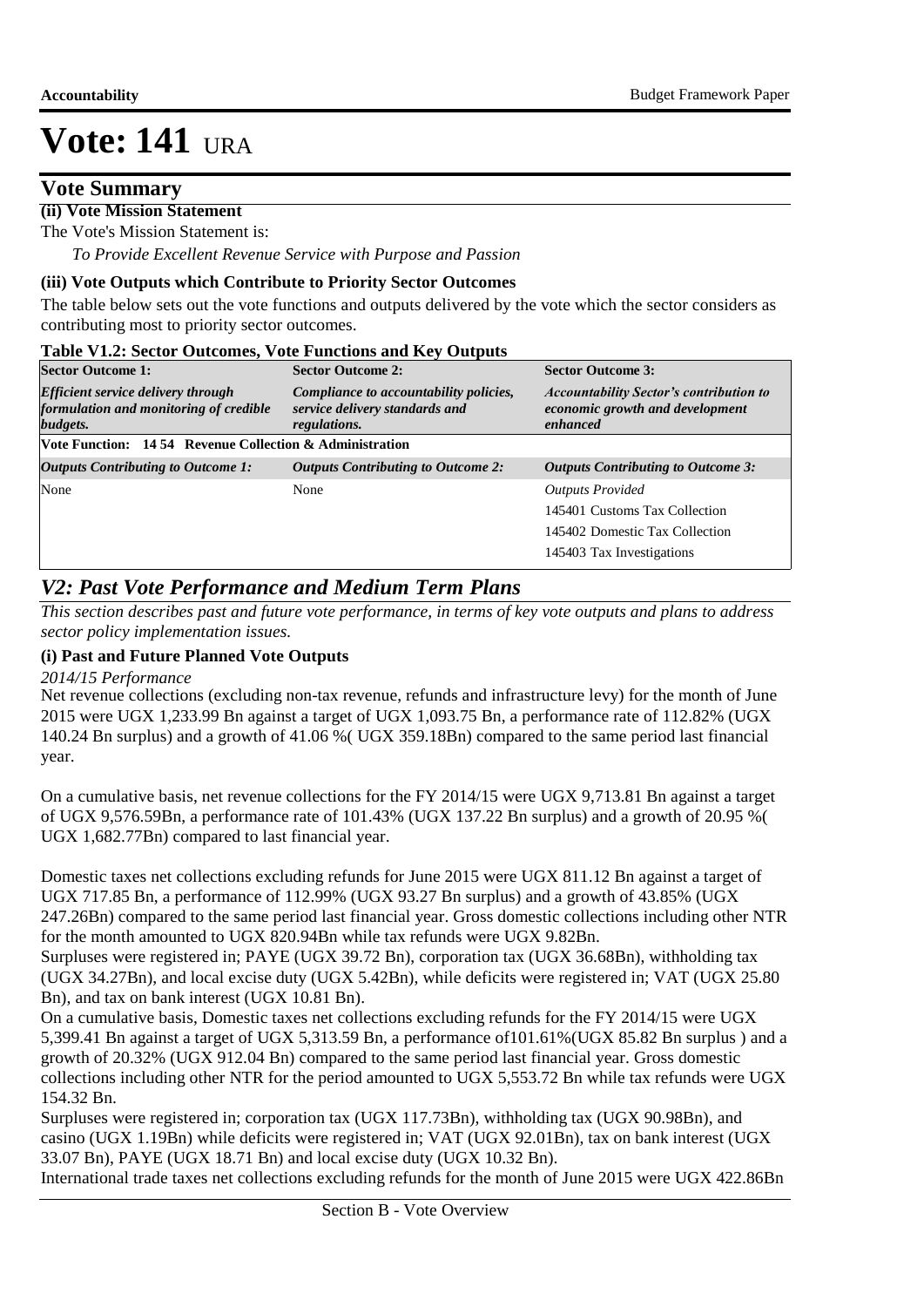### **Vote Summary**

against a target of UGX 375.90Bn, a performance rate of 112.49% (UGX 46.96 Bn surplus) and a growth rate of 35.99% ( UGX 111.92Bn) compared to the same period last financial year. Gross international trade tax collections for the period amounted to UGX 424.09Bn while tax refunds were UGX 1.23Bn. Surpluses were registered in; petroleum duty (UGX 37.65Bn), VAT on Imports (UGX 13.48Bn), surcharge on used imports (UGX 4.79Bn), withholding taxes (UGX 1.93Bn) and exports levy (UGX 0.28Bn) while deficits were registered in; excise duty (UGX 6.16Bn), import duty (UGX 3.37Bn), and temporary Road Licenses (UGX 0.41 Bn).

On a cumulative basis, international trade taxes net collections for the FY 2014/15 were UGX 4,318.86Bn against a target of UGX 4,263.00Bn, a performance rate of 101.31% (UGX 55.86 Bn surplus) and a growth of 21.88 % (UGX 775.19Bn) compared to last financial year. Gross international trade tax collections for the period amounted to UGX 4,336.69Bn while tax refunds were UGX 17.83Bn.

Surpluses were registered in; petroleum duty (UGX 77.95Bn), VAT on Imports (UGX 68.25Bn), exports levy (UGX 5.42Bn) and surcharge on used imports (UGX 8.87Bn) while deficits were registered in; import duty (UGX 64.79Bn), withholding taxes (UGX 13.13Bn), temporary Road Licenses (UGX 7.15 Bn) and excise duty (UGX 1.73 Bn).

Sector revenue performance was based on the top 2,000 tax payers that contributed approximately 90.5% of the net collections during the FY 2014/15. Of these, 3% (65) were individual taxpayers and 97% (1,935) were non-individual taxpayers. The top five performing sectors contributed approximately 80.4% of the total net collections. The manufacturing sector has been the leading contributor with 30.0% of the net revenue collections, followed by whole sale and retail sector which contributed 23.0%, financial and insurance sector (10.9%), information and communication sector (10.3%) and public administration and defense (6.3%).

Tax policy analysis for VAT, excise duty, income tax and international trade indicate a total of UGX 340.8Bn (90.67% of the annual target) was generated contributing 0.44% of GDP. The performance was affected by income tax measures that are expected to yield in December 2015.VAT measures generated UGX 130.25Bn, excise duty measures yielded UGX 153.23Bn and income tax measures yielded UGX 20.75Bn while international trade taxes UGX 30.2Bn.

Tax payer register as at 30th June 2015 was at 763,150 out of which 57,902 are non-individual and 705,248 are individual tax payers. There has been additional 108,291 taxpayers representing 16.54% growth in register during the FY 2014/15.

Monthly filing ratios: The filing ratio performance for the FY 2014/15 was; LTO: PAYE filing ratio was 95.68% while VAT filing ratio was 98.06%. MTO: PAYE filing ratio was 84.58% while VAT filing ratio was 90.65% and STO: PAYE filing ratio was 64.70% while VAT filing ratio was 73.10%.

Tax audit: Total domestic audits for the FY 2014/15 were 3,948 cases against a target of 3,721cases registering a performance rate of 106.1% and total amount assessed amounted to UGX 727.08Bn.Customs audits completed were 261 cases (203 comprehensive, 32 issue and 26 joint compliance audits) with assessments worth UGX 78.64Bn during the period of FY 2014/15. During the FY 2014/15, Forty seven (47) cases were investigated, concluded and taxes reconciled generating UGX 14.04Bn which was sent for to domestic taxes department for assessment.

Arrears management: The domestic taxes debt stock as at end of June 2015 excluding government arrears was UGX 788.00Bn out of which UGX 341, 47Bn (43%) was for enforcement, UGX 223.96 Bn(29%) was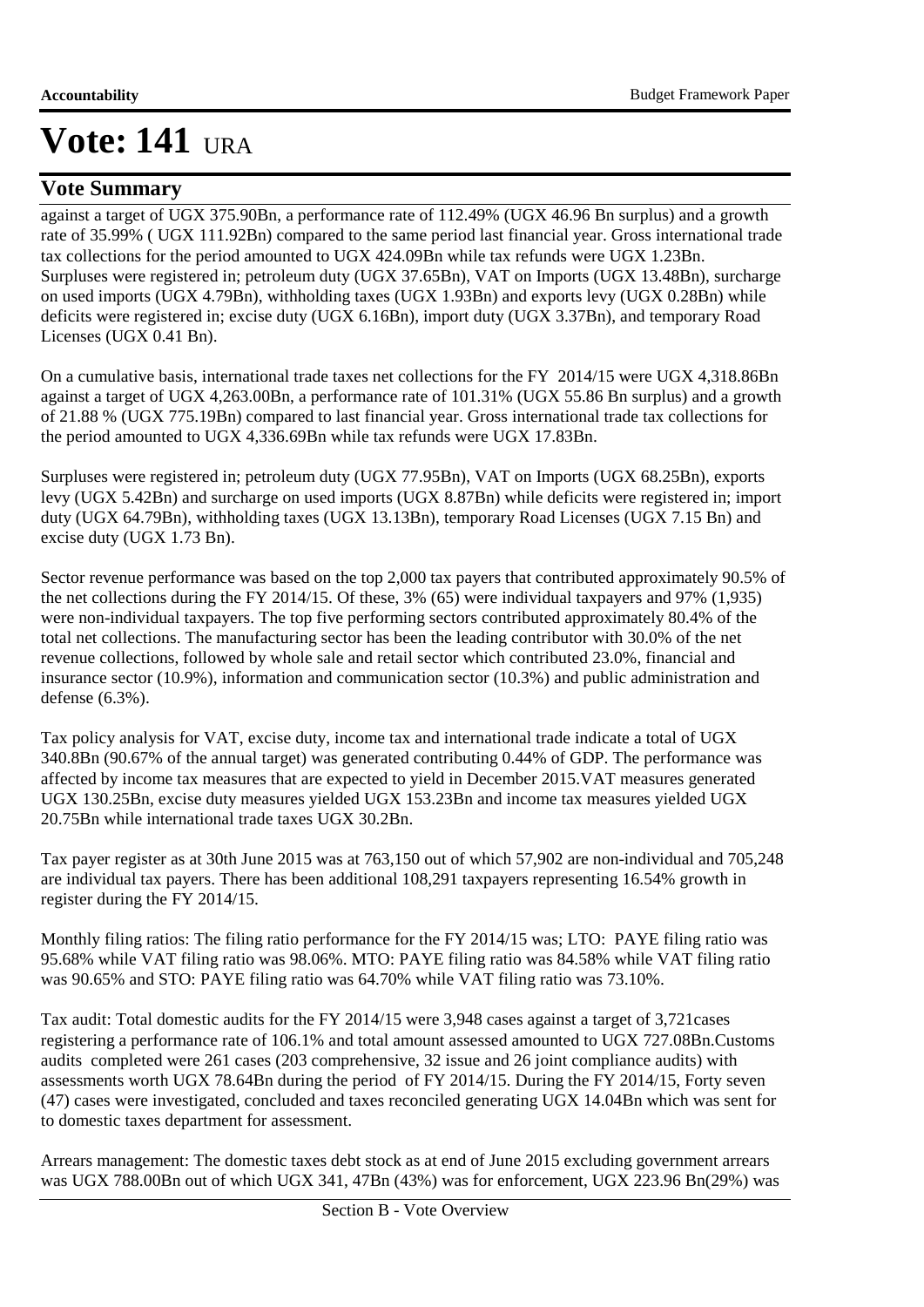### **Vote Summary**

under court, UGX 83.85Bn (11%) was under debt collection unit, UGX 81.00Bn(10%) was beyond station reconciliation control and UGX 57.71 Bn (7%) was recommended for write off . UGX 298.7 Bn of the debt stock was recovered during the period. Total government arrears as at end of June 2015 were UGX 60.03Bn, excluding arrears recommended for waiver. Arrears under government undertaking were worth UGX 24.08Bn. Arrears under central government and local government were worth UGX 35.94Bn as at end of June 2015. Customs arrears worth UGX 65.03Bn were generated during the period if FY 2014/15. UGX 21.16Bn was recovered during the period, and UGX 35.84Bn was outstanding as at end of June 2015.

#### *Preliminary 2015/16 Performance*

Net revenue collections for the month of September 2015 were UGX 841.41 Bn against a target of UGX 838.81 Bn, a performance rate of 100.31% (UGX 2.60 Bn surplus) and a growth of 12.87% (UGX 95.93 Bn) compared to the same month last financial year.

On a cumulative basis, net revenue collections for the period July 2015 to September 2015 were UGX 2,463.77 Bn against a target of UGX 2501.71 Bn, a performance rate of 98.48% (UGX 37.94 Bn deficit) and a growth of 17.98 % (UGX 375.52 Bn) compared to the same period last financial year.

Net domestic taxes collections for the month of September 2015 were UGX 449.67 Bn against a target of UGX 455.37 Bn, a performance rate of 98.75% (UGX 5.71 Bn deficit) and a growth of 19.53 % (UGX 73.47Bn) compared to the same month last financial year. Gross domestic collections were UGX 459.83 Bn with total refunds of UGX 10.17 Bn.

Surpluses were registered in; withholding tax (UGX 8.75Bn), PAYE (UGX 0.6 Bn), corporation tax (UGX 5.92Bn) and rental tax (UGX 0.12 Bn), while deficits were registered in; local excise duty (UGX 11.5 Bn), VAT (UGX 11.7Bn), and tax on bank interest (UGX 2.9 Bn).

On a cumulative basis, net domestic taxes collections for the period July 2015 to September 2015 were UGX 1310.52Bn against a target of UGX 1364.36, a performance rate of 96.05% (UGX 53.84 Bn deficit) and a growth of 21.79% ( UGX 234.5Bn) compared to the same period last financial year. Gross domestic collections were UGX 1,345.3 Bn with total refunds of UGX 34.78 Bn.

Surplus was registered in; withholding tax (UGX 23.83Bn), tax on bank interest (UGX 2.88Bn) and casino (UGX 0.33Bn) while deficits were registered in; PAYE (UGX 29.45 Bn), VAT (UGX 18.65Bn), local excise duty (UGX 34.84Bn) and Corporation tax (UGX 12.08Bn).

Net international trade taxes collections for the month of September 2015 were UGX 391.74 Bn against a target of UGX 383.43 Bn, a performance rate of 102.17% (UGX 8.31 Bn surplus) and a growth of 4.6% ( UGX 17.23Bn) compared to the same period last financial year. Gross international trade taxes collections were UGX 392.25 Bn with total refunds of UGX 0.5 Bn.

Surpluses were registered in; VAT on imports (UGX 16.64Bn), import duty (UGX 6.85Bn), excise duty (UGX 3.38 Bn), withholding taxes (UGX 3.10Bn) and surcharge on used import (UGX 1.73Bn) while deficits were registered in; petroleum duty (UGX 22.47Bn) and export levy (UGX 0.41 Bn) .

On a cumulative basis, net international trade taxes collections for the period July 2015 to September 2015 were UGX 1,154.66 Bn against a target of UGX 1,137.36 Bn, a performance rate of 101.52% (UGX17.3 Bn surplus) and a growth of 14.07 % ( UGX 142.42Bn) compared to the same period last financial year. Gross international trade taxes collections were UGX 1,155.8 Bn with total refunds of UGX 1.14 Bn.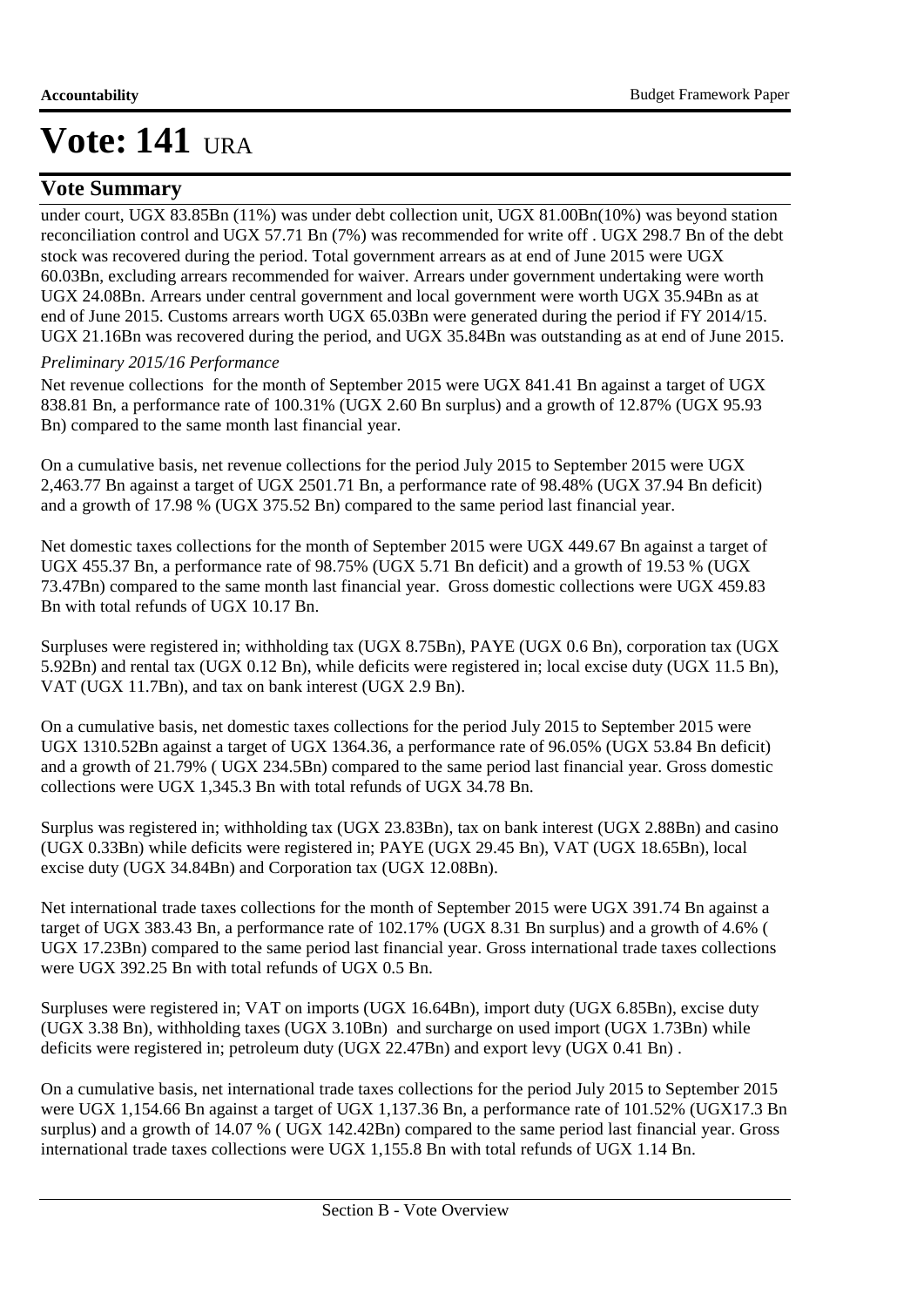### **Vote Summary**

Surpluses were registered in; VAT on imports (UGX 37.02Bn), import duty (UGX 7.65Bn), withholding taxes (UGX 4.73Bn), excise duty (UGX 4.49 Bn) and surcharge on used import (UGX 3.33Bn) while deficits were registered in; petroleum duty (UGX 36.29Bn) and export levy (UGX 2.49 Bn).

Tax refunds for the month of September 2015 were UGX 10.67Bn against a target of UGX 20.74Bn, a performance rate of 51.5% (UGX 10.05 Bn surplus).On a cumulative basis, tax refunds for the period July to September 2015 were UGX 37.32 Bn against a target of UGX 62.45Bn, a performance rate of 59.77% (UGX 25.12 Bn surplus).

Tax payer register as at 30th September 2015 was at 803,581 out of which 61,458 are non-individual and 742,123 are individual tax payers. The tax register had a growth of 5.3% (40,431 taxpayers) during the period July to September 2015.

Filing ratios; over the first quarter, the average filing ratio performance was; LTO: PAYE filing ratio was 97.3% while VAT filing ratio was 98.27%. MTO: PAYE filing ratio was 91.83% while VAT filing ratio was 93.82% and STO: PAYE filing ratio was 64.19% while VAT filing ratio was 78.03%.

Tax audit: domestic audits for September 2015 were 204 cases against a target of 208 cases registering a performance rate of 98.1%, with assessments worth UGX 8.38Bn against the target of UGX 56.15Bn of which actual recoveries were UGX 1.58Bn. The total number of cases completed in the period July to September 2015 was 541 against the target of 668 registering a performance of 81%. Customs audits completed in the September were 27 comprehensive audits against a target of 20 with assessments worth UGX 5.02Bn. For the period July to September 2015, total customs audits completed were 49 comprehensive, with assessments worth UGX 11.63Bn.

Arrears management: The domestic taxes debt stock as at end of September 2015 excluding government arrears was UGX 852.89Bn; out of which UGX 289.85 Bn (32%) was collectable, UGX 304.95 Bn (33%) was under court, UGX 74.35Bn (8%) was under debt collection unit, UGX 134.26Bn(15%) was beyond station control and UGX 49.48Bn Bn (5%) was recommended for write off.

 While a total of UGX 13.79Bn of customs arrears was generated during the period July to September 2015, UGX 1.57Bn was recovered during the period, and UGX 11.74Bn was outstanding as at end of September 2015. Customs Enforcement interventions for the period July to September yielded UGX 8.76 Bn out from a total of 1, 654 notices issued.

 Focus Sector analysis; the manufacturing sector showed an increase in its revenue share to total from 25.7% to 30.6% for the period July to September 2015. However the wholesale and retail sector reflected a decline in revenue share to total from 29.9% to 19.0% for the period July to September. This sector was mainly affected by a decline in demand for credit which dropped mainly affecting the imports of this sector.

Macro-Economic environment; an analysis of the prevailing macro environment shows that; inflation has affected the wholesale and retail sector through increase of input costs not matching the sales. On average input VAT for the period July to Sept increased by 40% while output VAT increased by 25%. In terms of exchange rate the UGX has depreciated by 25% vs the targeted 12% implying an increase in cost of inputs and cost of capital affecting corporation tax by reduced profitability but increasing customs revenue which is reflected by an increase in value of imported goods of 10.5% Vs the projected 8.5%. Credit to the private sector demand has been affected by the increased commercial bank lending rate that is now at 22%. This is stifling private sector growth due to inaccessibility of cheap credit negatively impacting domestic taxes especially the whole sale and retail sector which has shown a decline in import volume growth by 60% by end August 2015.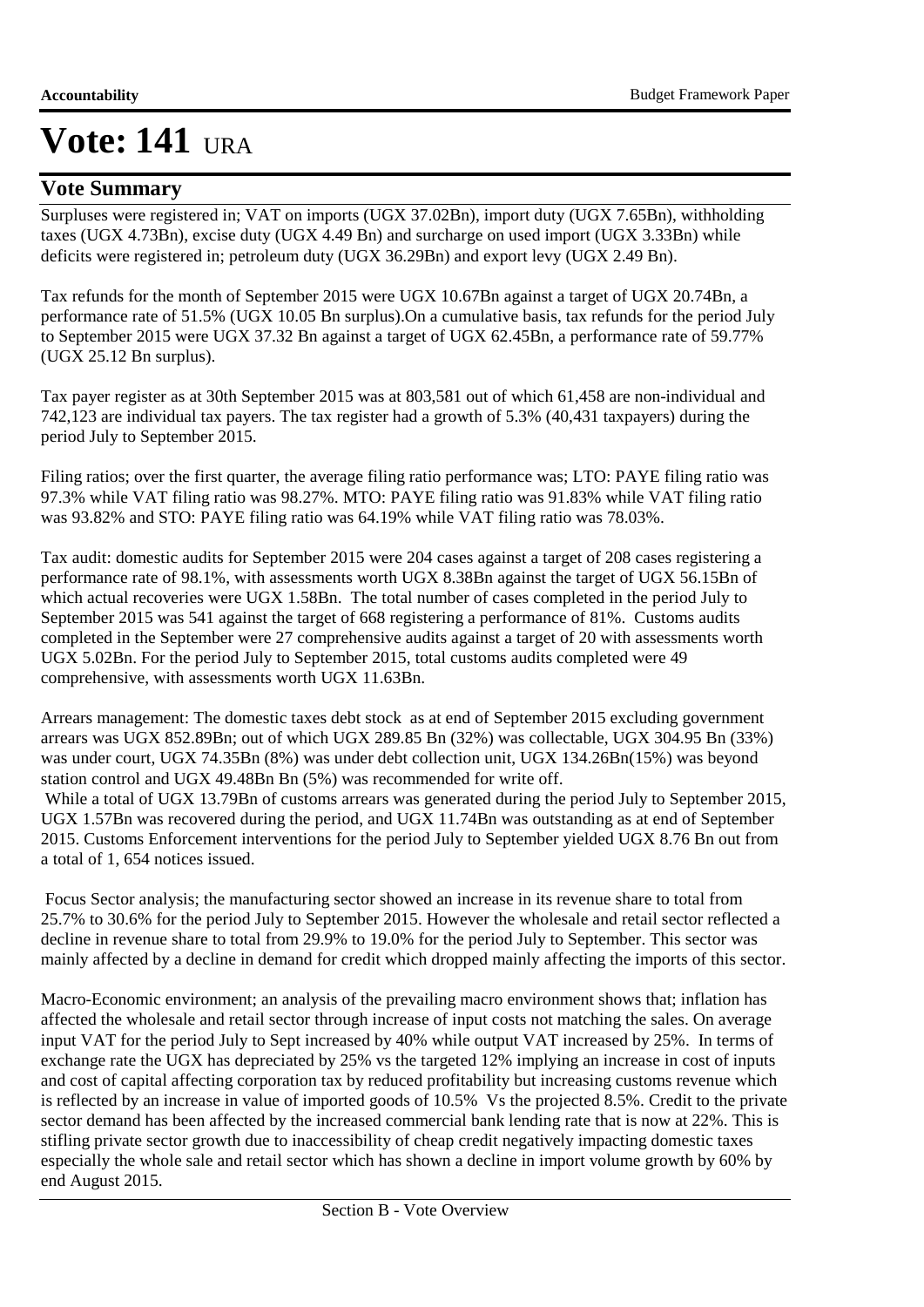### **Vote Summary**

Uganda's trade balance in the EAC has declined further from negative UGX 317.06 Bn in July to September 2014 to negative UGX 344.36 Bn July to September 2015 implying an increase in importation from the region higher than exports to the region.

### **Table V2.1: Past and 2016/17 Key Vote Outputs\***

|                                                                                             |                                                          | 2015/16                         |                                                                                                                                                                                                                   |        | 2016/17                                                                                       |  |
|---------------------------------------------------------------------------------------------|----------------------------------------------------------|---------------------------------|-------------------------------------------------------------------------------------------------------------------------------------------------------------------------------------------------------------------|--------|-----------------------------------------------------------------------------------------------|--|
| <i>Vote, Vote Function</i><br><b>Key Output</b>                                             | <b>Approved Budget and</b><br><b>Planned outputs</b>     |                                 | <b>Spending and Outputs</b><br><b>Achieved by End Sept</b>                                                                                                                                                        |        | <b>Proposed Budget and</b><br><b>Planned Outputs</b>                                          |  |
| Vote: 141 URA                                                                               |                                                          |                                 |                                                                                                                                                                                                                   |        |                                                                                               |  |
| Vote Function: 1454 Revenue Collection & Administration                                     |                                                          |                                 |                                                                                                                                                                                                                   |        |                                                                                               |  |
| <b>Output: 145401</b>                                                                       | <b>Customs Tax Collection</b>                            |                                 |                                                                                                                                                                                                                   |        |                                                                                               |  |
| Description of Outputs:                                                                     | 18% Growth in customs<br>Revenue                         |                                 | Customs revenue grew by<br>14.07% (UGX 142.42Bn) in the<br>first quarter of FY 2015/16                                                                                                                            |        | 18% Growth in customs<br>Revenue                                                              |  |
|                                                                                             | 100% Customs revenue<br>collection to target.            |                                 | compared to the same period<br>last FY.                                                                                                                                                                           |        | 100% Customs revenue<br>collection to target.                                                 |  |
|                                                                                             | Arrears.                                                 | 30% Recovery of collectable     | Customs revenue collections in<br>the first quarter FY 2015/16<br>was UGX 1,154.66Bn against a                                                                                                                    |        | 30% Recovery of collectable<br>Arrears.                                                       |  |
|                                                                                             | 250 Comprehensive Audits                                 | 30 Oil Issue Audits completed.  | target of 1,137.36Bn, a<br>performance rate of 101.52%.                                                                                                                                                           |        | 250 Comprehensive Audits<br>30 Oil Issue Audits completed.                                    |  |
|                                                                                             | accreditation evaluated.                                 | 100% Taxpayer applications for  | 18.25% of the customs<br>collectable arrears were<br>recovered in the first quarter of<br>FY 2015/16. This reduced<br>arrears from UGX 14.365Bn as<br>1st July-2015 to UGX 11.74 Bn<br>as at 30th September-2015. |        |                                                                                               |  |
|                                                                                             |                                                          |                                 | 49 comprehensive audits were<br>completed against a target of 85<br>in the first quarter of FY<br>2015/16 with an assessment of<br>UGX 11.63Bn.                                                                   |        |                                                                                               |  |
|                                                                                             |                                                          |                                 | 100% of the two taxpayers<br>applications received for<br>accreditation during the quarter<br>were evaluated.                                                                                                     |        |                                                                                               |  |
| Performance Indicators:<br>Percentage of Customs tax<br>Revenue collected against<br>target | 100                                                      |                                 | 101                                                                                                                                                                                                               |        | 100                                                                                           |  |
| Output Cost: UShs Bn:                                                                       |                                                          | 52.626                          | UShs $Bn$ :                                                                                                                                                                                                       | 13.503 | <b>UShs Bn:</b><br>52.626                                                                     |  |
| <b>Output: 145402</b>                                                                       | <b>Domestic Tax Collection</b>                           |                                 |                                                                                                                                                                                                                   |        |                                                                                               |  |
| Description of Outputs:                                                                     | revenue collection                                       | 19% Growth in Domestic taxes    | Domestic tax revenue grew by<br>21.79% (UGX 234.50Bn) in the<br>first quarter of FY 2015/16                                                                                                                       |        | 14% Growth in Domestic taxes<br>revenue collection                                            |  |
|                                                                                             | collection to target                                     | 100% Domestic taxes revenue     | compared to the same period<br>last FY.                                                                                                                                                                           |        | 100% Domestic taxes revenue<br>collection to target                                           |  |
|                                                                                             | 30% Recovery of collectable<br>year excluding Government | arrears at the beginning of the | The quarter one FY 2015/16<br>domestic tax revenue<br>collections were UGX                                                                                                                                        |        | 102Bn of collectable arrears at<br>the beginning of the year<br>excluding Government arrears. |  |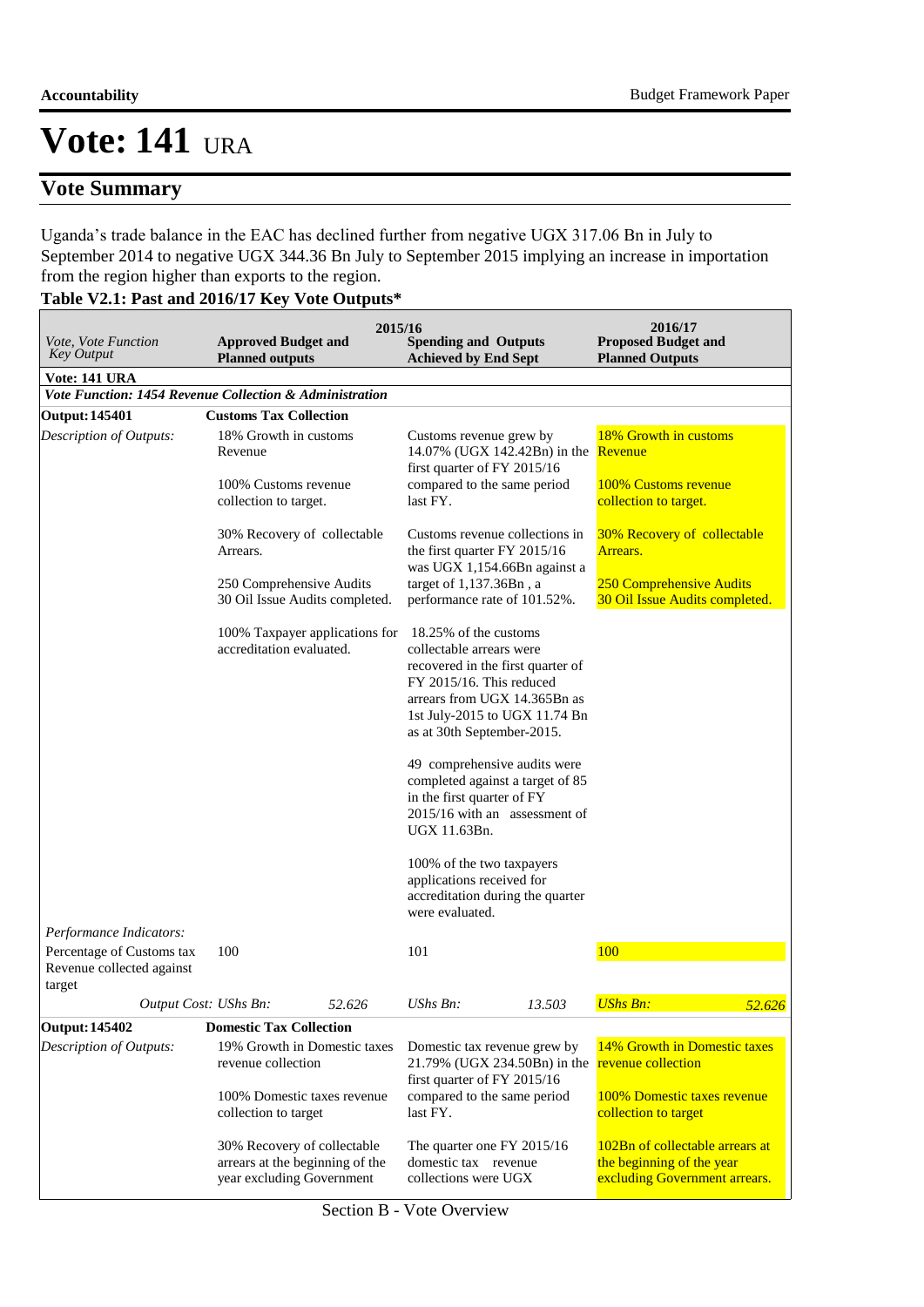## **Vote Summary**

| Vote, Vote Function<br><b>Key Output</b> | 2015/16<br><b>Approved Budget and</b><br><b>Planned outputs</b> | <b>Spending and Outputs</b><br><b>Achieved by End Sept</b>         | 2016/17<br><b>Proposed Budget and</b><br><b>Planned Outputs</b> |
|------------------------------------------|-----------------------------------------------------------------|--------------------------------------------------------------------|-----------------------------------------------------------------|
|                                          | arrears.                                                        | 1,310.52Bn against the target of                                   |                                                                 |
|                                          |                                                                 | UGX 1,364.36Bn recording a                                         | 2486 Audits completed                                           |
|                                          | 1,573 Compliance Risk based                                     | performance rate of 96.05%.                                        |                                                                 |
|                                          | Audits completed and broken<br>down as follws:                  |                                                                    | 23% Increase in general                                         |
|                                          |                                                                 | 22.95% of the collectable<br>arrears were recovered in the         | taxpayer register                                               |
|                                          | Whole sale and retail 1,175                                     | first quarter FY 2015/16. Total                                    |                                                                 |
|                                          | cases                                                           | recoveries for the period were                                     |                                                                 |
|                                          | Manuafacturing - 398 cases                                      | UGX 66.53 Bn against total                                         |                                                                 |
|                                          | cases                                                           | collectable arrears of UGX<br>289.85Bn by 30th September           |                                                                 |
|                                          | Joint compliance strategy FY                                    | 2015.                                                              |                                                                 |
|                                          | 2015/16 developed.                                              |                                                                    |                                                                 |
|                                          |                                                                 | 541 compliance risk based                                          |                                                                 |
|                                          |                                                                 | audits were completed in                                           |                                                                 |
|                                          | 40 Tax hubs held.                                               | wholesale, manufacturing, and<br>other sectors against a quarterly |                                                                 |
|                                          |                                                                 | target of 395 audits in quarter                                    |                                                                 |
|                                          | 15% Growth in value taxpayer                                    | one of FY 2015/16 with a tax                                       |                                                                 |
|                                          | register.                                                       | assessment of UGX 36.64Bn                                          |                                                                 |
|                                          | 30% Increase in total taxpayer                                  | The joint compliance strategy                                      |                                                                 |
|                                          | register                                                        | was developed by July-2015 .It                                     |                                                                 |
|                                          |                                                                 | is being implemented as                                            |                                                                 |
|                                          | 5% Revenue from new value                                       | planned, monitored and                                             |                                                                 |
|                                          | taxpayers                                                       | evaluated on a quarterly basis.                                    |                                                                 |
|                                          | 50% Newly registered clients                                    | Conducted 24-tax clinics/hub.                                      |                                                                 |
|                                          | filing returns ontime                                           | These targeted the                                                 |                                                                 |
|                                          | 4 Stakeholder engagements                                       | agriculturalists, transporters,<br>manufacturers, educationists,   |                                                                 |
|                                          | conducted.                                                      | constructors, retail and                                           |                                                                 |
|                                          |                                                                 | wholesalers, among other                                           |                                                                 |
|                                          | 10% Reduction in offset                                         | sectors.                                                           |                                                                 |
|                                          | portifolio                                                      | The value taxpayers register                                       |                                                                 |
|                                          |                                                                 | increased by 8.2% in quarter                                       |                                                                 |
|                                          |                                                                 | one FY 2015/16. Total value                                        |                                                                 |
|                                          |                                                                 | clients as at 1st July-2015 were                                   |                                                                 |
|                                          |                                                                 | 78,227 which number increased                                      |                                                                 |
|                                          |                                                                 | to 84,604 by end September<br>2015.                                |                                                                 |
|                                          |                                                                 |                                                                    |                                                                 |
|                                          |                                                                 | The tax register increased by<br>5.3% in quarter one FY 2015/16    |                                                                 |
|                                          |                                                                 | against the target of 7.5%. The                                    |                                                                 |
|                                          |                                                                 | tax register as at 1st July 2015                                   |                                                                 |
|                                          |                                                                 | was 763,150 which increased to                                     |                                                                 |
|                                          |                                                                 | 803,583 and as at 30th                                             |                                                                 |
|                                          |                                                                 | September 2015.                                                    |                                                                 |
|                                          |                                                                 | 0.22% in revenue was collected                                     |                                                                 |
|                                          |                                                                 | from new value clients against                                     |                                                                 |
|                                          |                                                                 | a target of 5% in quarter one FY<br>2015/26.                       |                                                                 |
|                                          |                                                                 |                                                                    |                                                                 |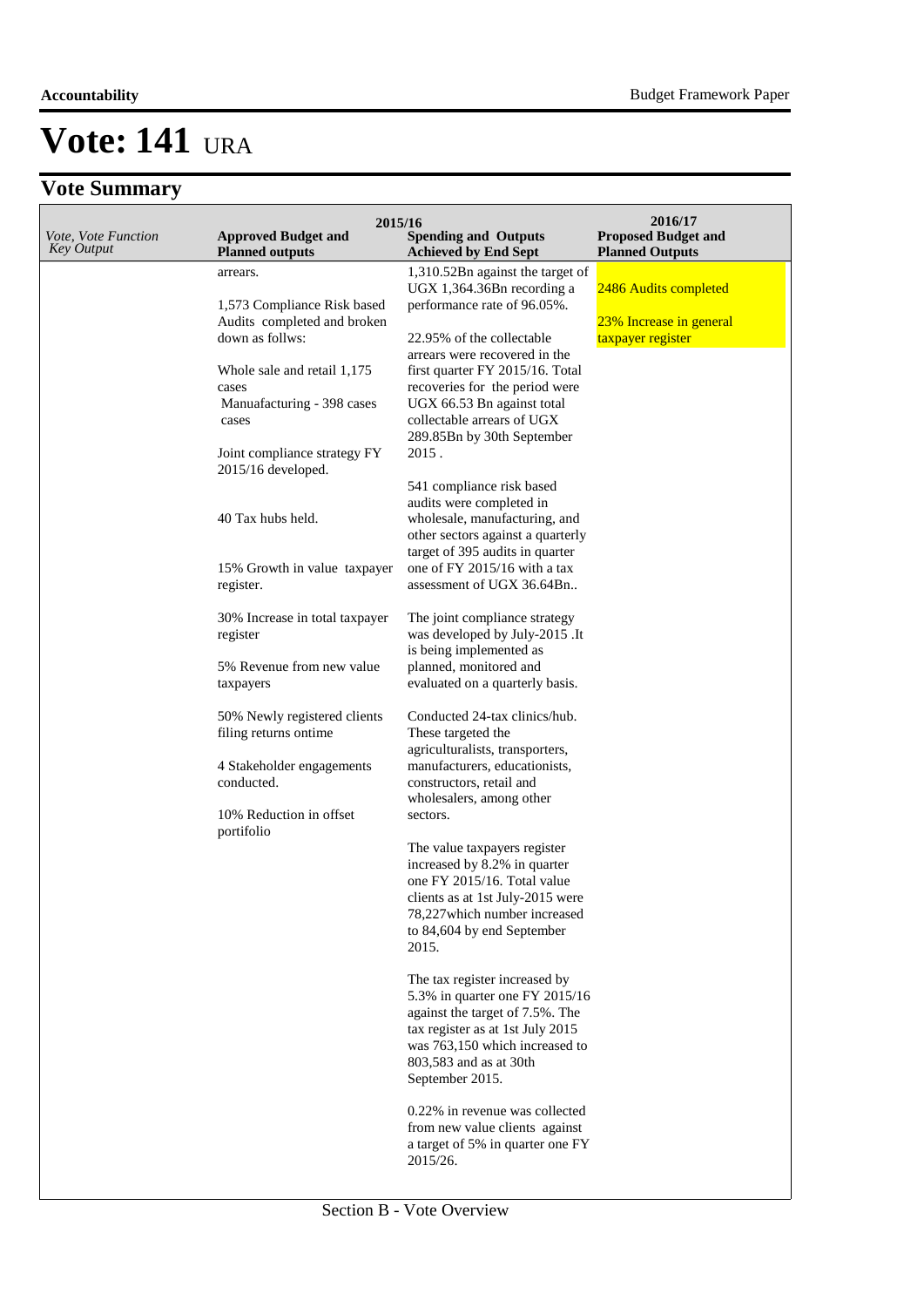#### **Accountability** Budget Framework Paper

# **Vote: 141** URA

## **Vote Summary**

| <i>Vote, Vote Function</i><br><b>Key Output</b>                                        | <b>Approved Budget and</b><br><b>Planned outputs</b>                                                      | 2015/16 | <b>Spending and Outputs</b><br><b>Achieved by End Sept</b>                                                                                                                                                                                                           |        | 2016/17<br><b>Proposed Budget and</b><br><b>Planned Outputs</b> |        |
|----------------------------------------------------------------------------------------|-----------------------------------------------------------------------------------------------------------|---------|----------------------------------------------------------------------------------------------------------------------------------------------------------------------------------------------------------------------------------------------------------------------|--------|-----------------------------------------------------------------|--------|
|                                                                                        |                                                                                                           |         | 16% of the newly registered<br>clients filied returns on time, in<br>the first quarter FY 2015/16.                                                                                                                                                                   |        |                                                                 |        |
|                                                                                        |                                                                                                           |         | Stakeholder engagements were<br>not held in the quarter. They<br>were rescheduled to quarter 2.                                                                                                                                                                      |        |                                                                 |        |
| Performance Indicators:<br>Percentage of Domestic Tax 100<br>Revenue collected against |                                                                                                           |         | 96.05                                                                                                                                                                                                                                                                |        | 100                                                             |        |
| target<br>Percentage Growth in<br>taxpayer register                                    | 30                                                                                                        |         | 5.3                                                                                                                                                                                                                                                                  |        | 23                                                              |        |
| Average filling ratio                                                                  | 89                                                                                                        |         | 83.05                                                                                                                                                                                                                                                                |        | 89                                                              |        |
| Output Cost: UShs Bn:                                                                  |                                                                                                           | 64.151  | UShs Bn:                                                                                                                                                                                                                                                             | 15.845 | <b>UShs Bn:</b>                                                 | 64.151 |
| <b>Output: 145403</b>                                                                  | <b>Tax Investigations</b>                                                                                 |         |                                                                                                                                                                                                                                                                      |        |                                                                 |        |
| Description of Outputs:                                                                | 75 Cases investigated to<br>conclusion and 20<br>recommended for prosecution                              |         | Investigations on 12 fraudulent<br>cases were concluded against a<br>target of 17,a performance of                                                                                                                                                                   |        | 20 Cases recommended for<br>prosecution                         |        |
|                                                                                        | 4 Strategic briefs developed<br>and presented to the board.<br>12 Tactical briefs developed               |         | 71%.<br>One (1) strategic brief was<br>developed and presented to the<br>URA board.                                                                                                                                                                                  |        | <b>75 Cases investigated to</b><br>conclusion                   |        |
|                                                                                        | and shared with the relevant<br>stakeholders on time<br>100% Of Quality Service<br>Management Plan (QSMP) |         | Three (03) tactical intelligence<br>reports were developed and<br>shared with stakeholders during<br>the quarter against a target of 3:                                                                                                                              |        |                                                                 |        |
|                                                                                        | executed.<br>100% Of stakeholder<br>engagement plan implemented                                           |         | These were; tax on payments to<br>non-resident, fuel industry by<br>contractors, non-declaration of<br>supplies made to government,<br>motor vehicle supplies and an                                                                                                 |        |                                                                 |        |
|                                                                                        | 100% Of the TID process<br>improvement activities executed<br>as per the Departmental plan.               |         | assessment of fuel station<br>dealers.                                                                                                                                                                                                                               |        |                                                                 |        |
|                                                                                        | 100% Of staff Development<br>Programms implemented                                                        |         | 100% Of quality service<br>management Plan<br>executed. This included the<br>strategic tactical brief prepared<br>and presented to the<br>board, tactical intelligence<br>reports and improvement of the<br>TID processes.                                           |        |                                                                 |        |
|                                                                                        |                                                                                                           |         | Engaged 100% of the<br>stakeholders scheduled for first<br>quarter, these were; Uganda<br>Police, Uganda National Roads<br>Authority, Uganda National<br>Bureau of Standards, Ministry<br>of Agriculture, Animal<br>Husbandry & Fisheries,<br>Financial Intelligence |        |                                                                 |        |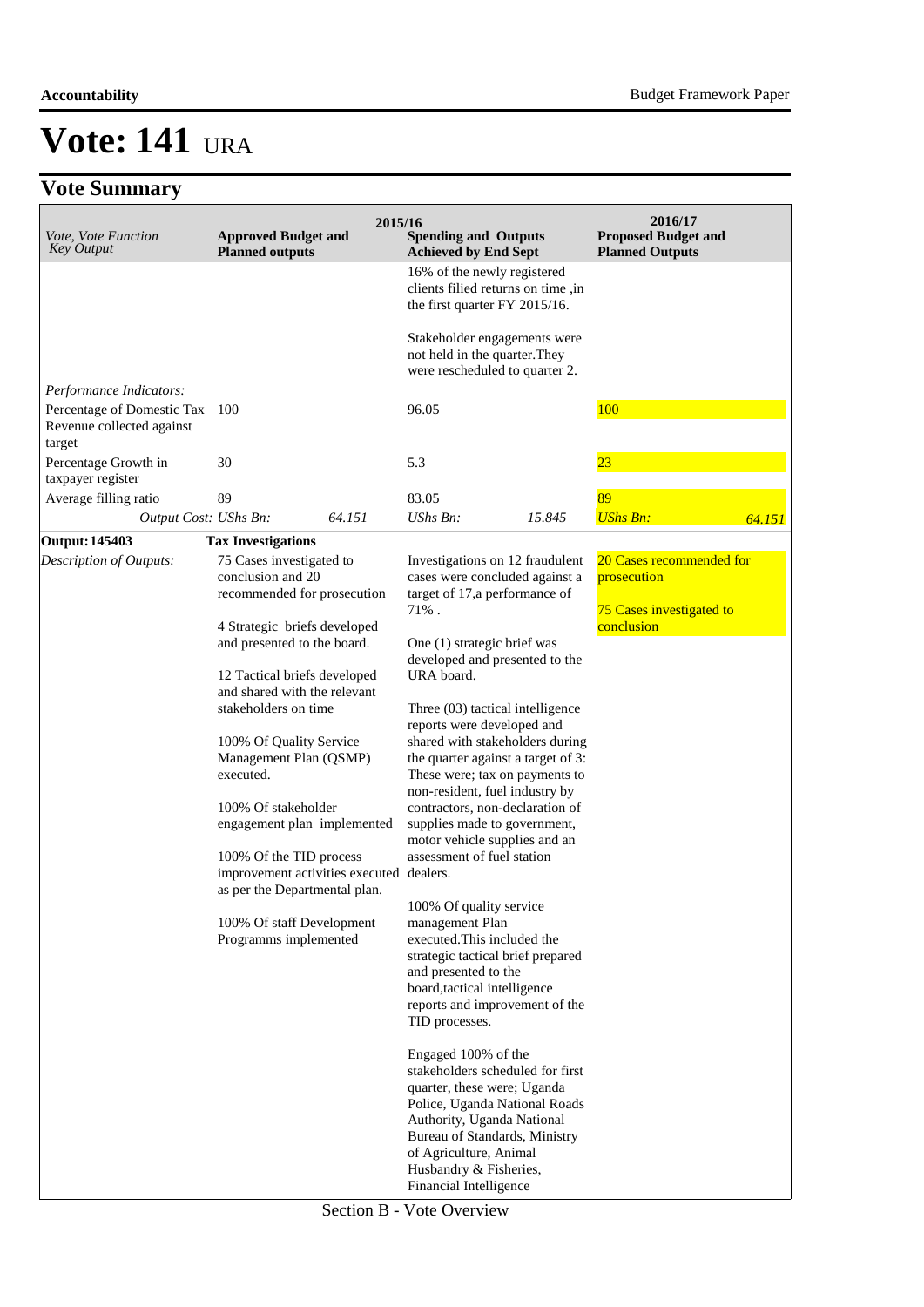## **Vote Summary**

| Vote, Vote Function<br><b>Key Output</b> | <b>Approved Budget and</b><br><b>Planned outputs</b> | 2015/16<br><b>Spending and Outputs</b><br><b>Achieved by End Sept</b>                                                                                                                                                                                                                                                                                                                                                                                                                                                 | 2016/17<br><b>Proposed Budget and</b><br><b>Planned Outputs</b> |
|------------------------------------------|------------------------------------------------------|-----------------------------------------------------------------------------------------------------------------------------------------------------------------------------------------------------------------------------------------------------------------------------------------------------------------------------------------------------------------------------------------------------------------------------------------------------------------------------------------------------------------------|-----------------------------------------------------------------|
|                                          |                                                      | Authority.Ministry of Fianance<br>and Bank of Uganda.                                                                                                                                                                                                                                                                                                                                                                                                                                                                 |                                                                 |
|                                          |                                                      | 100% TID process<br>improvement activities were<br>executed. These include;<br>sensitized staff on business<br>process documentation.<br>identified gaps in the TID<br>processes and developed<br>avenues for filling them,<br>developed informers procedural<br>guidelines and checklist for<br>informer vetting.                                                                                                                                                                                                    |                                                                 |
| Output Cost: UShs Bn:                    | 5.919                                                | Implemented 100% staff<br>competence programs in<br>quarter one in which 21 staff<br>were trained in PODITI . Other<br>trainings conducted include; tax<br>evasion planning schemes,<br>financial markets, anti-money<br>laundering, AML regulations,<br>Oil, gas & minerals, intellectual<br>property, science ,laws<br>supporting motor vehicle fraud<br>investigations, leadership<br>trainings, tax treaties and staff<br>also participated in the OECD<br>forum on forum on tax & crime.<br>$UShs Bn$ :<br>1.448 | <b>UShs Bn:</b><br>5.919                                        |
| <b>Vote Function Cost</b>                | <b>UShs Bn:</b>                                      | 238.534 UShs Bn:                                                                                                                                                                                                                                                                                                                                                                                                                                                                                                      | 59.645 UShs Bn:<br>239.018                                      |
| VF Cost Excl. Ext Fin.                   | <b>UShs Bn</b>                                       | 236.882 UShs Bn                                                                                                                                                                                                                                                                                                                                                                                                                                                                                                       | 59.645 UShs Bn<br>236.882                                       |
| <b>Cost of Vote Services:</b>            | UShs Bn:                                             | 238.534 UShs Bn:                                                                                                                                                                                                                                                                                                                                                                                                                                                                                                      | 59.645 UShs Bn:<br>239.018                                      |
| Vote Cost Excl. Ext Fin.                 | <b>UShs Bn</b>                                       | 236.882 UShs Bn                                                                                                                                                                                                                                                                                                                                                                                                                                                                                                       | 59.645 UShs Bn<br>236.882                                       |

*\* Excluding Taxes and Arrears*

*2016/17 Planned Outputs*

100% Revenue Collection to target.

89% Average Filing Ratio

23% Growth in the general tax payer register.

### **Table V2.2: Past and Medium Term Key Vote Output Indicators\***

|                                                                                    |                           | 2015/16                        |                                      |         | <b>MTEF Projections</b> |         |
|------------------------------------------------------------------------------------|---------------------------|--------------------------------|--------------------------------------|---------|-------------------------|---------|
| <i>Vote Function Key Output</i><br><b>Indicators and Costs:</b>                    | 2014/15<br><b>Outturn</b> | <b>Approved</b><br><b>Plan</b> | <b>Outturn by</b><br><b>End Sept</b> | 2016/17 | 2017/18                 | 2018/19 |
| Vote: 141 URA<br><i>Vote Function:1454 Revenue Collection &amp; Administration</i> |                           |                                |                                      |         |                         |         |
| Percentage of Customs tax Revenue<br>collected against target                      |                           | 100                            | 101                                  | 100     | 100                     | 100     |
| Average filling ratio                                                              |                           | 89                             | 83.05                                | 89      | 90                      | 90      |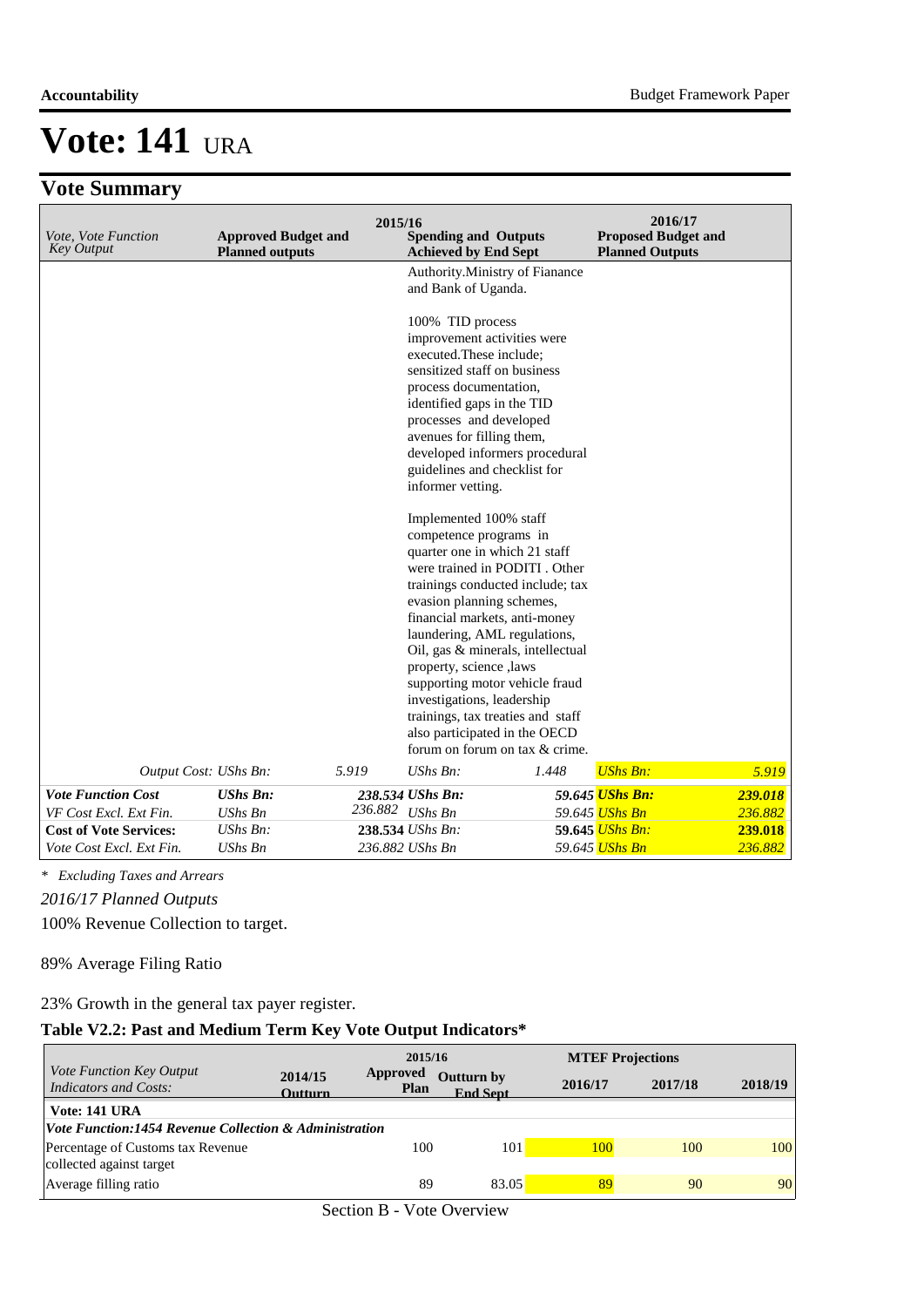### **Vote Summary**

|                                                                   |                           | 2015/16                 |                                      | <b>MTEF Projections</b> |                |                |
|-------------------------------------------------------------------|---------------------------|-------------------------|--------------------------------------|-------------------------|----------------|----------------|
| <i>Vote Function Key Output</i><br>Indicators and Costs:          | 2014/15<br><b>Outturn</b> | Approved<br><b>Plan</b> | <b>Outturn by</b><br><b>End Sept</b> | 2016/17                 | 2017/18        | 2018/19        |
| Percentage Growth in taxpayer<br>register                         |                           | 30                      | 5.3                                  | 23                      | 23             | 23             |
| Percentage of Domestic Tax<br>Revenue collected against target    |                           | 100                     | 96.05                                | 100                     | 100            | 100            |
| <b>Vote Function Cost (UShs bn)</b>                               | N/A                       | 238.534                 | 59.645                               | 239.018                 | 269.435        | 299.203        |
| VF Cost Excl. Ext Fin.                                            | 208.983                   | 236.882                 | 59.645                               | 236.882                 | N/A            | N/A            |
| <b>Cost of Vote Services (UShs Bn)</b><br>Vote Cost Excl. Ext Fin | N/A<br>208.983            | 238.534<br>236.882      | 59.645<br>59.645                     | 239.018<br>236.882      | 269.435<br>N/A | 299.203<br>N/A |

*Medium Term Plans*

Focus areas for FY 2016/17

To effectively deliver on her mandate, URA will focus on the following interventions;

Staff Capacity building; Staff need to be equipped with soft skills like negotiation skills and stakeholder management among others. The training programs will be designed in a sector-based approach. Areas of focus under this will be PODITI, PODITRA, e-commerce, telecommunications, transfer pricing , construction, oil and gas, Customer Relations Management, Gaming & Betting, Data Analysis, audit skills, intelligence and risk management, investigations and internal audit, insolvency, Exchange of information and money laundering.

Staff need to be exposed and build new knowledge in emerging areas like international taxation and steel. This can be achieved through specialised talent sourcing in recruitment and redeployment whilst attaching some staff to organizations with best practice.

Structural review and work load analysis: To effectively execute her strategy, URA will carry out a work load analysis and the structural review. This will have budget implications to cater for additional staff and infrastructure.

Staff Salary and Bonus Payment: In order to retain the high caliber of staff URA has and attract more skilled staff, a case for continuous salary review will be developed in accordance with the cost of inflation index. Following the Public Finance Act 2015, bonus payment will also be included in the budget. This calls for more funding from MTEF allocations.

Strengthen partnerships with withholding tax agents: URA will strengthen partnerships with withholding agents to enhance their compliance. This will be done through continuous tax education on withholding tax and analyzing the impact of tax policies implemented.

Simplifying URA processes: Registration, Filling and Payments Processes will be reviewed to make them simpler. The URA and mobile APPs have been put up. URA will also continue to improve the processes by developing operational processes for flat rates and putting up notices for phased payments.

The Tax Procedures Code (TPC): Implement the Tax Procedures Code (TPC). There is need to accommodate the TPC in e-tax and this will require a budget for change requests.

Strengthen the Risk Management function (JCS & BCM): URA will strengthen the risk management functions through Joint Compliance Strategy and Business Continuity Management. This will be implemented through the real time risk management solution in Customs, strengthening a business intelligence team that picks information from the economy.

Strengthening stakeholder partnerships: URA will strengthen collaboration with stakeholders including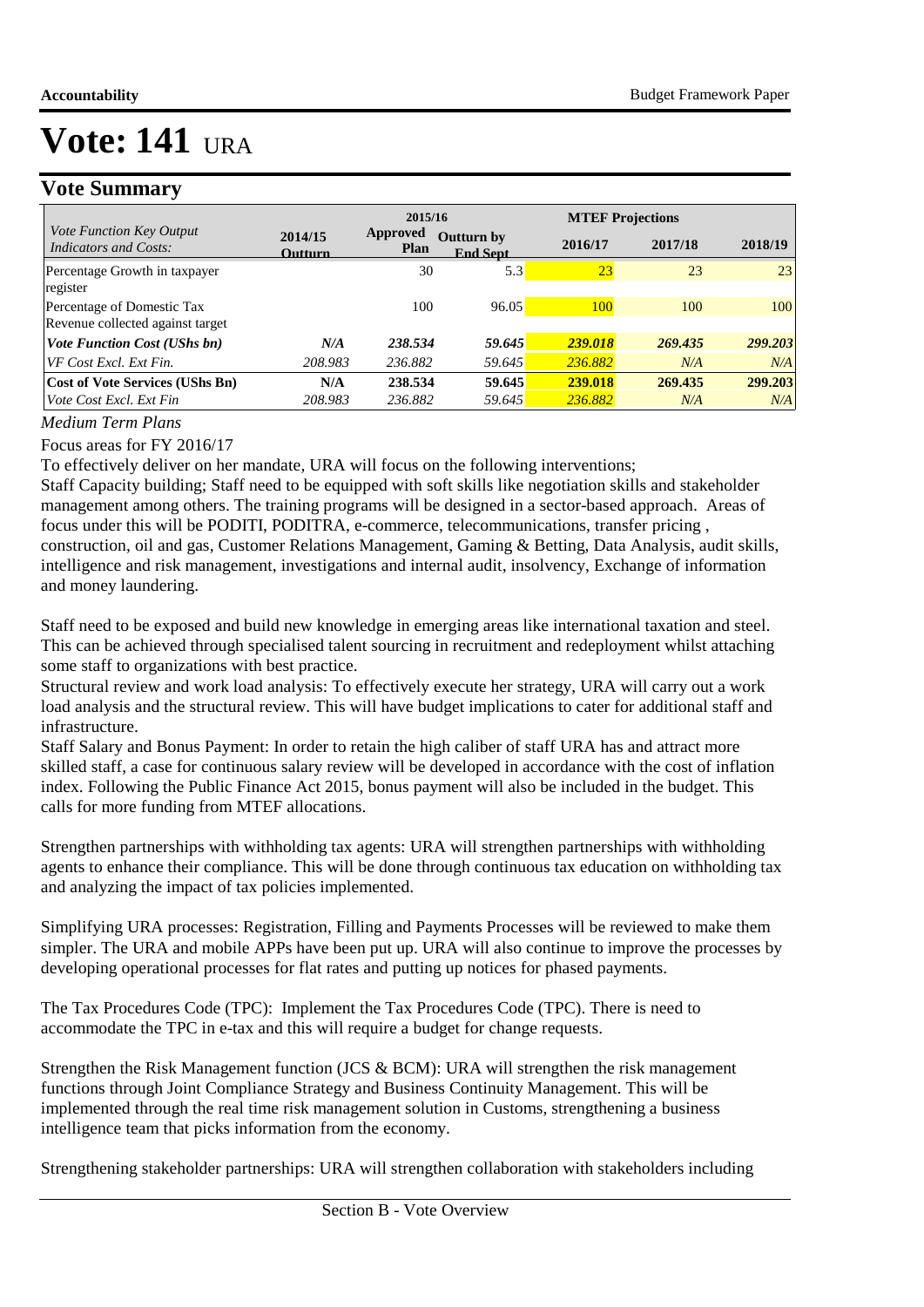### **Vote Summary**

KCCA,FIA, NWSC, UMEME, UCC and Ministry of Lands for sharing information on key interventions. Key stakeholders in telecom sector will be engaged regarding Sim-boxing to regulate tax evasion through emerging technologies.

Operationalize the SCT guidelines under the EAC: Strengthen SCT Administration procedures Reduce revenue leakages: To reduce revenue leakages, Integrity drives including building the URA corporate culture, implementing the electronic fiscal devices, exploring the use of new technology like tax stamps. The research function needs to be strengthened to detect emerging areas like technology and agriculture that provide potential for revenue mobilization. Operational business intelligence will also be implemented. ECTS will be strengthened and extended to Mombasa to enhance cargo tracking. There is also need to strengthen surveillance of operations to include porous borders. A platform for collection of other NTRs will also be prepared.

There is need to acquire science equipment and internal audit tools to increase collections from tax investigation. This will require a budget for equipment and training of staff.

To improve the quality of service: The service management framework will be institutionalized and service roles that champion service across the organization developed. The office concept will be reviewed and updated in relation to the service model. There is need to develop, review existing and institutionalize Standard Operating Procedures (SOPs) across the organization. Additionally, new service areas will be set up in Natete, Kyotera Kyaliwajala and Nansana.

Tax education: Comprehensive and segmented tax education will be carried out during FY 2016/17. Exchange of Information: To honor the country's international obligations, the multi -lateral agreements on tax, URA will implement exchange of information. This will need a budget for administrative costs on implementation of information exchange

#### **(ii) Efficiency of Vote Budget Allocations**

In the financial year 2016/17, the URA revenue target is UGX13,844.60Bn and the following strategies have been developed to realize additional revenue to meet and surpass the target:

URA will focus on the fast growing and risky sectors with high revenue potential as follows:

-Wholesale & Retail sector with revenue projection of UGX.3,438.11Bn

-Manufacturing sector with revenue projection of UGX.3,406.70Bn

-Construction sector with revenue projection of UGX.343.10Bn

-Rental/ Real Estates sector with revenue projection of UGX.184.31Bn

Focus area under each sector include the following:

- -Conduct Compliance Risk based Audits
- -Conduct Post audit impact assessment
- -Proper Receipt utilization/acquisition drives
- -Intensify Investigation and Intelligence -
- -Taxpayer Registration Expansion Programme-
- -Strengthen Tax Education
- -Intensify Publicity
- -Conduct Stakeholder engagements

To effectively deliver on her mandate, URA will focus on the following interventions; Staff Capacity building; Staff need to be equipped with soft skills like negotiation skills and stakeholder management among others. The training programs will be designed in a sector-based approach. Areas of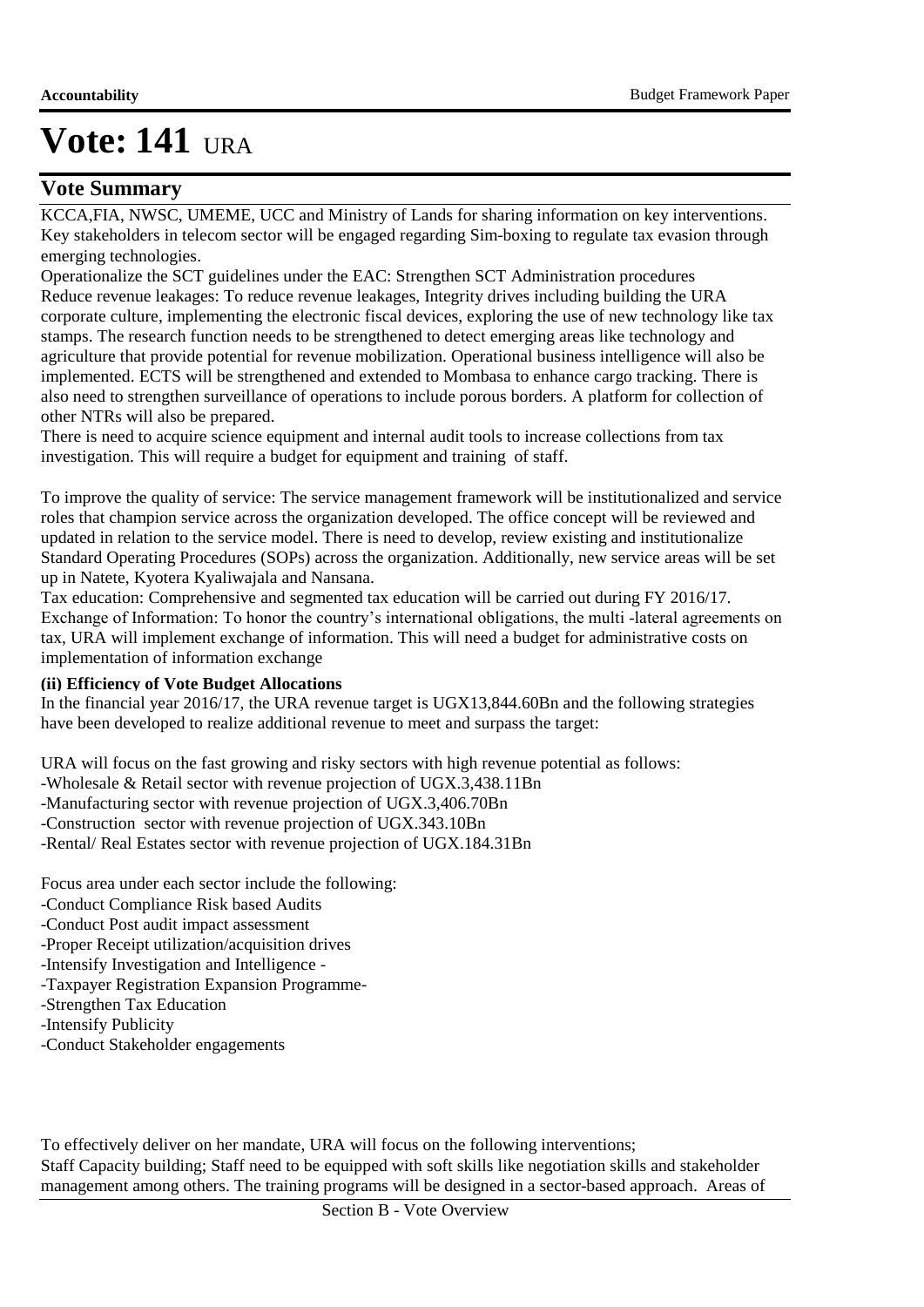### **Vote Summary**

focus under this will be PODITI, PODITRA, e-commerce, telecommunications, transfer pricing , construction, oil and gas, Customer Relations Management, Gaming & Betting, Data Analysis, audit skills, intelligence and risk management, investigations and internal audit, insolvency, Exchange of information and money laundering.

Staff need to be exposed and build new knowledge in emerging areas like international taxation and steel. This can be achieved through specialised talent sourcing in recruitment and redeployment whilst attaching some staff to organizations with best practice.

Structural review and work load analysis: To effectively execute her strategy, URA will carry out a work load analysis and the structural review. This will have budget implications to cater for additional staff and infrastructure.

Staff Salary and Bonus Payment: In order to retain the high caliber of staff URA has and attract more skilled staff, a case for continuous salary review will be developed in accordance with the cost of inflation index. Following the Public Finance Act 2015, bonus payment will also be included in the budget. This calls for more funding from MTEF allocations.

Strengthen partnerships with withholding tax agents: URA will strengthen partnerships with withholding agents to enhance their compliance. This will be done through continuous tax education on withholding tax and analyzing the impact of tax policies implemented.

Simplifying URA processes: Registration, Filling and Payments Processes will be reviewed to make them simpler. The URA and mobile APPs have been put up. URA will also continue to improve the processes by developing operational processes for flat rates and putting up notices for phased payments.

The Tax Procedures Code (TPC): Implement the Tax Procedures Code (TPC). There is need to accommodate the TPC in e-tax and this will require a budget for change requests.

Strengthen the Risk Management function (JCS & BCM): URA will strengthen the risk management functions through Joint Compliance Strategy and Business Continuity Management. This will be implemented through the real time risk management solution in Customs, strengthening a business intelligence team that picks information from the economy.

Strengthening stakeholder partnerships: URA will strengthen collaboration with stakeholders including KCCA,FIA, NWSC, UMEME, UCC and Ministry of Lands for sharing information on key interventions. Key stakeholders in telecom sector will be engaged regarding Sim-boxing to regulate tax evasion through emerging technologies.

Operationalize the SCT guidelines under the EAC: Strengthen SCT Administration procedures Reduce revenue leakages: To reduce revenue leakages, Integrity drives including building the URA corporate culture, implementing the electronic fiscal devices, exploring the use of new technology like tax stamps. The research function needs to be strengthened to detect emerging areas like technology and agriculture that provide potential for revenue mobilization. Operational business intelligence will also be implemented. ECTS will be strengthened and extended to Mombasa to enhance cargo tracking. There is also need to strengthen surveillance of operations to include porous borders. A platform for collection of other NTRs will also be prepared.

There is need to acquire science equipment and internal audit tools to increase collections from tax investigation. This will require a budget for equipment and training of staff.

To improve the quality of service: The service management framework will be institutionalized and service roles that champion service across the organization developed. The office concept will be reviewed and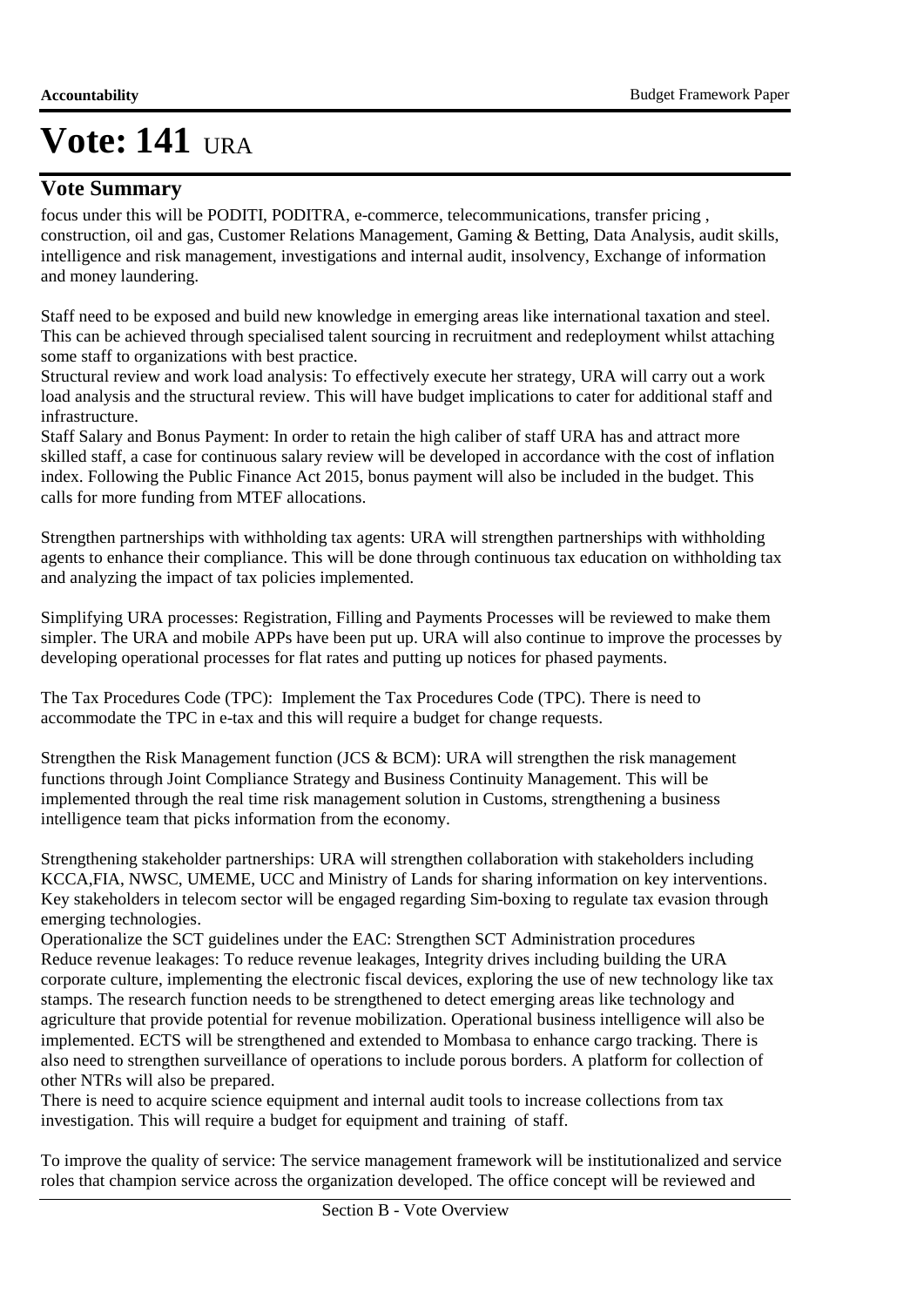### **Vote Summary**

updated in relation to the service model. There is need to develop, review existing and institutionalize Standard Operating Procedures (SOPs) across the organization. Additionally, new service areas will be set up in Natete, Kyotera Kyaliwajala and Nansana.

Tax education: Comprehensive and segmented tax education will be carried out during FY 2016/17. Exchange of Information: To honor the country's international obligations, the multi -lateral agreements on tax, URA will implement exchange of information. This will need a budget for administrative costs on implementation of information exchange

#### **Table V2.3: Allocations to Key Sector and Service Delivery Outputs over the Medium Term**

|                                 | $(i)$ Allocation (Shs Bn) |                                 |       |       | $(ii)$ % Vote Budget |          |                                 |       |
|---------------------------------|---------------------------|---------------------------------|-------|-------|----------------------|----------|---------------------------------|-------|
| <b>Billion Uganda Shillings</b> |                           | 2015/16 2016/17 2017/18 2018/19 |       |       |                      |          | 2015/16 2016/17 2017/18 2018/19 |       |
| <b>Key Sector</b>               | 122.7                     | 122.7                           | 115.7 | 147.6 | $51.4\%$             | $51.3\%$ | 43.3%                           | 49.3% |
| Service Delivery                | 122.7                     | 122.7                           | 115.7 | 147.6 | $51.4\%$             | $51.3\%$ | 43.3%                           | 49.3% |

#### **Table V2.4: Key Unit Costs of Services Provided and Services Funded (Shs '000)**

#### **(iii) Vote Investment Plans**

1.UGX.6.6Bn allocated to Enterprise Resource Planning (-HRMS, Financials, Procurement Component) will help achieve the following benefits:

-Improve productivity and efficiency

- -Reduce duplication of data
- -Empower staff with the right information at the right time
- -Improve task management

-Enhance accuracy of data and information

-Ease sharing of information among the staff

-Eliminate most of the manual processes

2.UGX.20Bn allocated to URA HQ Building will help achieve the following:

- Improve service delivery-One stop center for URA operations in Kampala region

- Improve staff productivity and motivation-Better office facilities for URA staff

- Reduce cost of doing business- No monthly rental outlays-funds will be used to enhance business elsewhere

3.UGX.10.9Bn allocated to Disaster Recovery System & IT Licenses will help achieve the following: -URA operations are largely automated and rely on IT to be available systems like ASYCUDA WORLD, eTAX, ECTS, PROCNET, Mail. These systems reside in the URA data centre and are behind the various services we provide to our taxpayers, partners and other clients.IT systems will sometimes fail and therefore, given how critical these are to the URA business, it is important that when they go down, they are recovered quickly before the business begins to get negatively impacted.

Disaster recovery (DR) is a mechanism that ensures:

- Continuity of IT services in the event of a major disruption
- Reduction of impact from known hazards

• Availability – It is estimated that for every hour when URA systems are off we have a delayed revenue of about 2 Billion shillings

URA has embarked on a project that will see this mechanism kick into play to reduce the time taken to recover. The project will also provide the following:

-Improved visibility into performance of IT systems & Services

-Security enhancement (Prevention, Detection, Correction)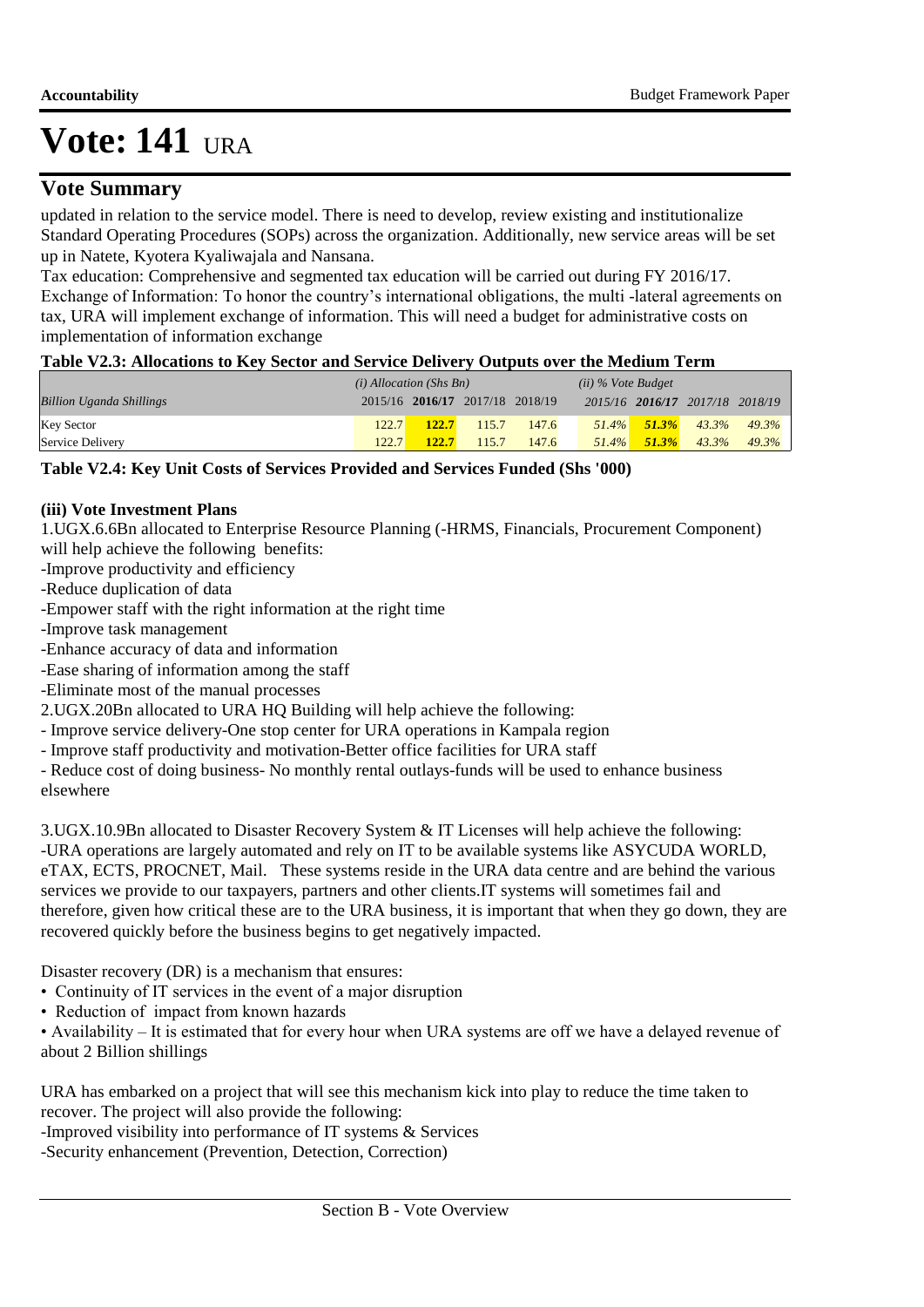### **Vote Summary**

4.UGX.1.2Bn allocated to Plant and machinery(mini power house) will help achieve the following: -To take care of the increased power needs for Nakawa business complex including the new head quarters

#### **Table V2.5: Allocations to Capital Investment over the Medium Term**

|                                           | $(i)$ Allocation (Shs Bn) |                                 |       | $(ii)$ % Vote Budget |           |           |                                 |       |
|-------------------------------------------|---------------------------|---------------------------------|-------|----------------------|-----------|-----------|---------------------------------|-------|
| <b>Billion Uganda Shillings</b>           |                           | 2015/16 2016/17 2017/18 2018/19 |       |                      |           |           | 2015/16 2016/17 2017/18 2018/19 |       |
| Consumption Expendture (Outputs Provided) | 191.2                     | 191.2                           | 201.9 | 233.8                | $80.2\%$  | $80.0\%$  | 75.5%                           | 78.1% |
| Investment (Capital Purchases)            | 47.3                      | 47.8                            | 65.4  | 65.4                 | $19.8\%$  | $20.0\%$  | 24.5%                           | 21.9% |
| <b>Grand Total</b>                        | 238.5                     | <b>239.0</b>                    | 267.3 | 299.2                | $100.0\%$ | $100.0\%$ | $100.0\%$ $100.0\%$             |       |

UGX.6.6Bn has been allocated to Enterprise Resource Planning (-HRMS, Financials, Procurement Component)

UGX.20Bn has been allocated to URA HQ Building

UGX.10.9Bn has been allocated to Disaster Recovery System & IT Licenses

UGX.1.2Bn has been allocated to Plant and machinery(mini power house)

#### **Table V2.6: Major Capital Investments**

| Project, Programme     |                                                                                        | 2015/16                                                                                                                                                              |                                                                                                                                                     |                                                                           |  |  |  |  |
|------------------------|----------------------------------------------------------------------------------------|----------------------------------------------------------------------------------------------------------------------------------------------------------------------|-----------------------------------------------------------------------------------------------------------------------------------------------------|---------------------------------------------------------------------------|--|--|--|--|
|                        | <b>Vote Function Output</b><br><b>UShs Thousand</b>                                    | <b>Approved Budget, Planned</b><br><b>Actual Expenditure and</b><br><b>Outputs by September</b><br><b>Outputs (Quantity and Location)</b><br>(Quantity and Location) |                                                                                                                                                     | <b>Proposed Budget, Planned</b><br><b>Outputs (Quantity and Location)</b> |  |  |  |  |
|                        | Project 0653 Support to URA Projects                                                   |                                                                                                                                                                      |                                                                                                                                                     |                                                                           |  |  |  |  |
|                        | 145472 Government<br><b>Buildings and</b><br><b>Administrative</b>                     | URA Headquarter Building<br>Construction                                                                                                                             | Construction of the URA<br>headquarters bulding is ongoing                                                                                          | URA Headquarter Building<br>Construction                                  |  |  |  |  |
|                        | <b>Infrastructure</b>                                                                  | <b>IDEP</b> Project Admin Costs                                                                                                                                      |                                                                                                                                                     | <b>IDEP</b> Project Admin Costs                                           |  |  |  |  |
|                        | <b>Total</b>                                                                           | 20,300,000                                                                                                                                                           | 5,075,000                                                                                                                                           | 20,500,000                                                                |  |  |  |  |
|                        | <b>GoU</b> Development                                                                 | 20,300,000                                                                                                                                                           | 5,075,000                                                                                                                                           | 20,500,000                                                                |  |  |  |  |
|                        | <b>External Financing</b>                                                              | 0                                                                                                                                                                    | 0                                                                                                                                                   | 0                                                                         |  |  |  |  |
|                        | 145475 Purchase of Motor<br><b>Vehicles and Other</b><br><b>Transport</b><br>Equipment | Vehicle Lease                                                                                                                                                        | The vehicles were leased and<br>the lease is paid yearly                                                                                            |                                                                           |  |  |  |  |
|                        | <b>Total</b>                                                                           | 5,044,848                                                                                                                                                            | 1,261,212                                                                                                                                           | 6,044,847                                                                 |  |  |  |  |
| <b>GoU</b> Development |                                                                                        | 5,044,848                                                                                                                                                            | 1,261,212                                                                                                                                           | 6,044,847                                                                 |  |  |  |  |
|                        | <b>External Financing</b>                                                              | 0                                                                                                                                                                    | $\theta$                                                                                                                                            | $\theta$                                                                  |  |  |  |  |
|                        | 145476 Purchase of Office<br>and ICT Equipment,<br>including Software                  | ERP-HRMS implementation<br>Document Processing center                                                                                                                | Staff were sensitized on ERP<br>and user requirements were<br>collected.                                                                            | ERP<br>Computer Equipment                                                 |  |  |  |  |
|                        |                                                                                        | Automated Value Control<br>System<br>Paws Upgrade                                                                                                                    | The construction of the<br>document processing center is<br>progressing and on going.                                                               | Mini Power House                                                          |  |  |  |  |
|                        |                                                                                        | Office Equipment (Projectors,<br>Scanners, PCS, etc)                                                                                                                 | The procurement of the PAW<br>upgrade tool is on going.<br>Procurement of office equipment<br>(Projectors, Scanners,<br>Computers etc ) is ongoing. |                                                                           |  |  |  |  |
|                        | <b>Total</b>                                                                           |                                                                                                                                                                      | 810,000                                                                                                                                             | 8,000,000                                                                 |  |  |  |  |
|                        | <b>GoU</b> Development                                                                 | 3,240,000<br>3,240,000                                                                                                                                               | 810,000                                                                                                                                             | 8,000,000                                                                 |  |  |  |  |
|                        | <b>External Financing</b>                                                              | 0                                                                                                                                                                    | 0                                                                                                                                                   | 0                                                                         |  |  |  |  |
|                        | 145477 Purchase of<br><b>Specialised</b><br>Machinery &                                | DR System Implementation                                                                                                                                             | DR system implementation is<br>ongoing                                                                                                              | DR System Implementation                                                  |  |  |  |  |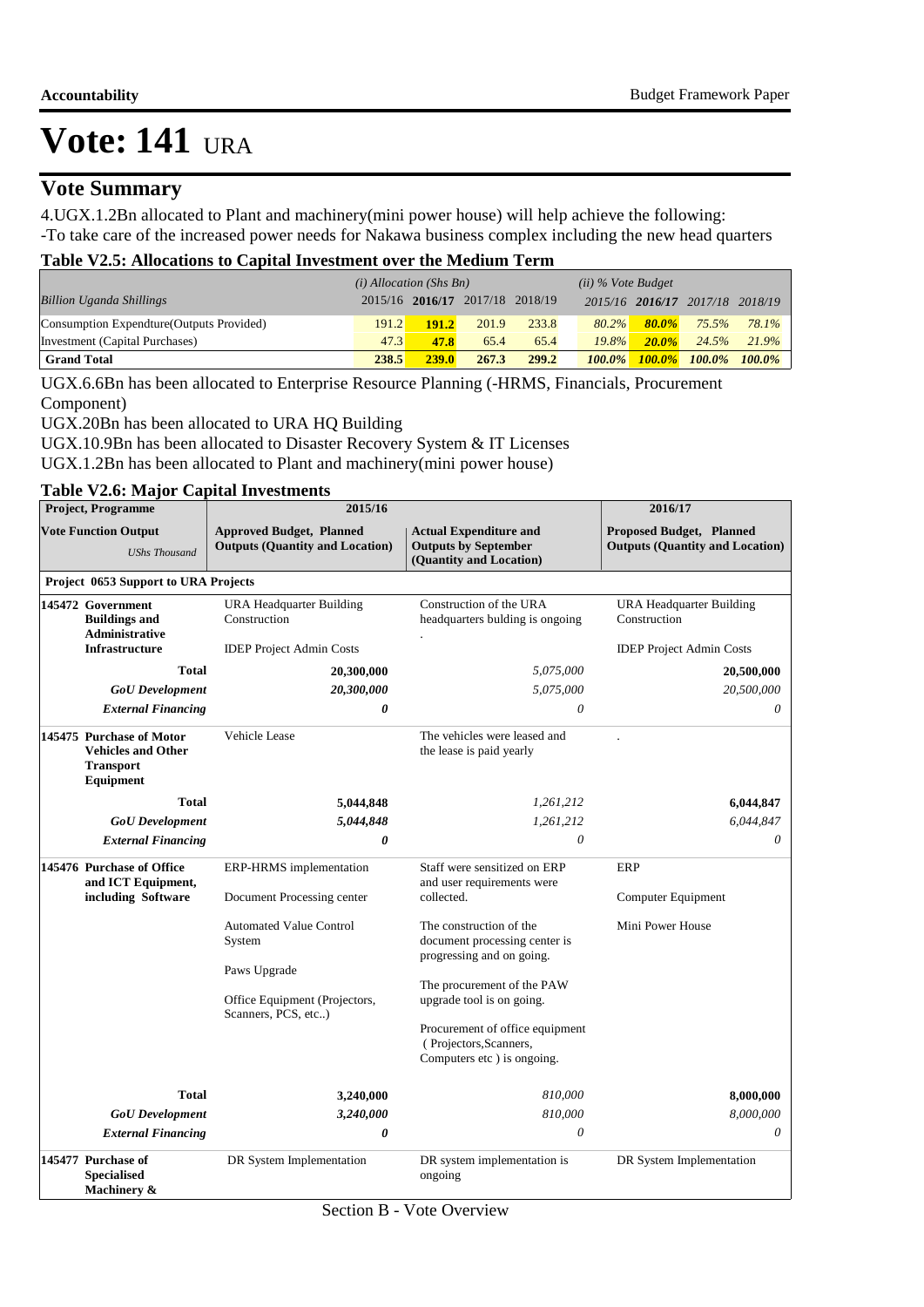**Vote Summary**

# **Vote: 141** URA

| v ole quinimal v                                               |                           |                                                                           |            |                                                                                                                                                                                                                                                                                                                                                         |                                                                           |  |
|----------------------------------------------------------------|---------------------------|---------------------------------------------------------------------------|------------|---------------------------------------------------------------------------------------------------------------------------------------------------------------------------------------------------------------------------------------------------------------------------------------------------------------------------------------------------------|---------------------------------------------------------------------------|--|
|                                                                | <b>Project, Programme</b> |                                                                           | 2015/16    | 2016/17                                                                                                                                                                                                                                                                                                                                                 |                                                                           |  |
| <b>Vote Function Output</b><br><b>UShs Thousand</b>            |                           | <b>Approved Budget, Planned</b><br><b>Outputs (Quantity and Location)</b> |            | <b>Actual Expenditure and</b><br><b>Outputs by September</b><br>(Quantity and Location)                                                                                                                                                                                                                                                                 | <b>Proposed Budget, Planned</b><br><b>Outputs (Quantity and Location)</b> |  |
|                                                                | Equipment                 |                                                                           |            |                                                                                                                                                                                                                                                                                                                                                         |                                                                           |  |
|                                                                | <b>Total</b>              |                                                                           | 13,591,667 | 3,397,917                                                                                                                                                                                                                                                                                                                                               | 10,917,273                                                                |  |
|                                                                | <b>GoU</b> Development    |                                                                           | 13,591,667 | 3,397,917                                                                                                                                                                                                                                                                                                                                               | 10,917,273                                                                |  |
|                                                                | <b>External Financing</b> |                                                                           | 0          | 0                                                                                                                                                                                                                                                                                                                                                       | 0                                                                         |  |
| <b>Acquisition of Other</b><br>145479<br><b>Capital Assets</b> |                           | 100% Of post MCP activities<br>implemented                                |            | Implemented 100% post MCP<br>activities during the quarter.<br>These activities included:<br>presentation of the post MCP<br>status report, prepared the MCP<br>closure communications and<br>check list for the deliverables<br>and carried out impact analysis<br>for the components to be<br>mainstreamed into the normal<br>flow of URA's business. | Dataware House and Business<br>Intelligence System                        |  |
|                                                                | <b>Total</b>              |                                                                           | 4,851,926  | 1,212,982                                                                                                                                                                                                                                                                                                                                               | 2,135,659                                                                 |  |
|                                                                | <b>GoU</b> Development    |                                                                           | 3,200,000  | 1,212,982                                                                                                                                                                                                                                                                                                                                               | 0                                                                         |  |
|                                                                | <b>External Financing</b> |                                                                           | 1,651,926  | 0                                                                                                                                                                                                                                                                                                                                                       | 2,135,659                                                                 |  |

#### **(iv) Vote Actions to improve Priority Sector Outomes**

-.Capacity building :

 -PODITI, PODITRA, e-commerce, telecom, transfer pricing , construction, oil & gas, Client Relationship Mgt, Gaming &

- Betting , Data Analysis, Audit skills, Intelligence & Risk Mgt, Investigations and internal audit,

Exchange of information and

money laundering, insolvency & negotiation skills)

-Exposure & attachments (Steel & international taxation)

-Specialized talent sourcing

-Develop and implement sector led programs

-Work load Analysis and Structural Review

-Strengthen Partnership with withholding tax Agents

-Strengthen the PSO function to cover the whole country

-Implement the Tax Procedures Code (TPC)

-Institutionalize the Service Mgt Framework

-Review and update the Office concept in relation to the Service Model

-Operationalize the Single Point of Contact

-Review the Registration, Filling and Payments Processes to make them simpler

-Strengthen the Risk Management function

-Implement the Real Time Risk Mgt solution (Customs)

-Set up a Business intelligence team that picks information from the economy.

-Implement Business Continuity Mgt (BCM)

-Increase collaboration with KCCA, NWSC, UMEME and Lands for sharing information on rental

-Increase collaboration with UCC & Telecom Companies to share information on Sim boxing

-Operationalize the SCT guidelines under the EAC

-Strengthen SCT Administration procedures

-Conduct specialized Tax Education for prioritized Sectors

-Implement operational business intelligence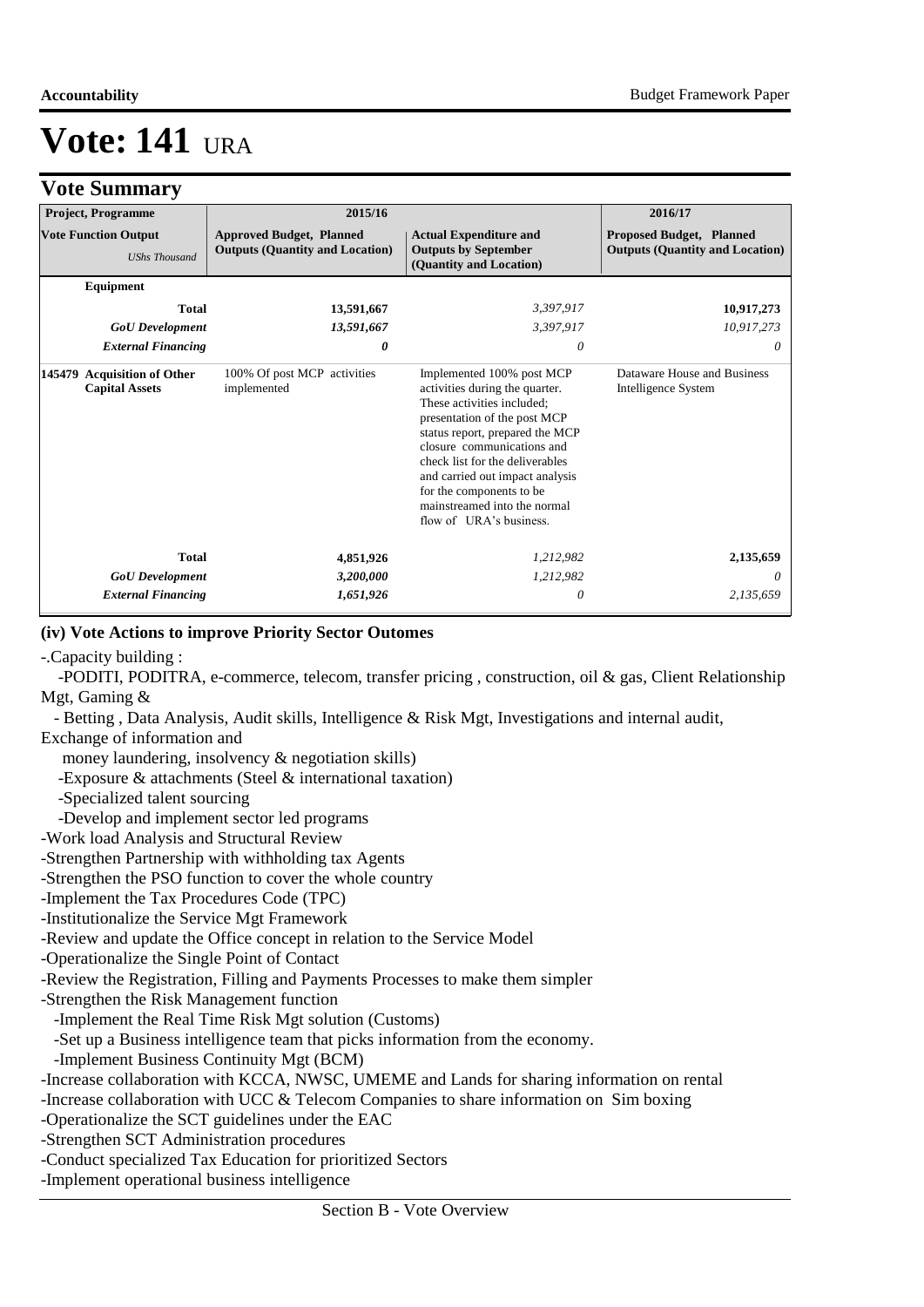### **Vote Summary**

- -Strengthen and extend ECTS to Mombasa
- -Set up 4 Service Centers at Kyotera, Natete, Nansana & Kyaliwajala
- -Implement the money laundering act and sensitize taxpayers and staff on it
- -Intensify Surveillance operations on porous boarders
- -Create a platform for collection of other NTRs
- -Implement the exchange of information(multi-lateral agreement on tax)
- -. Roll out TREP to other regions
- -Develop and implement Mobile Money Tax Payment module
- Conduct.Post Audit Impact assessment
- -Conduct .Proper Receipt utilization/acquisition drives

|                                                                                                                                                                                                                                                                            | <b>Table V2.7: Priority Vote Actions to Improve Sector Performance</b>                                                                                                                                                                                                                                      |                                                                                                                                                                                                                                                                                   |                                                                                                                                                                                                                  |
|----------------------------------------------------------------------------------------------------------------------------------------------------------------------------------------------------------------------------------------------------------------------------|-------------------------------------------------------------------------------------------------------------------------------------------------------------------------------------------------------------------------------------------------------------------------------------------------------------|-----------------------------------------------------------------------------------------------------------------------------------------------------------------------------------------------------------------------------------------------------------------------------------|------------------------------------------------------------------------------------------------------------------------------------------------------------------------------------------------------------------|
| 2015/16 Planned Actions:                                                                                                                                                                                                                                                   | 2015/16 Actions by Sept:                                                                                                                                                                                                                                                                                    | 2016/17 Planned Actions:                                                                                                                                                                                                                                                          | <b>MT Strategy:</b>                                                                                                                                                                                              |
|                                                                                                                                                                                                                                                                            | Sector Outcome 1: Efficient service delivery through formulation and monitoring of credible budgets.                                                                                                                                                                                                        |                                                                                                                                                                                                                                                                                   |                                                                                                                                                                                                                  |
| Vote Function: 14.54 Revenue Collection & Administration                                                                                                                                                                                                                   |                                                                                                                                                                                                                                                                                                             |                                                                                                                                                                                                                                                                                   |                                                                                                                                                                                                                  |
| VF Performance Issue:                                                                                                                                                                                                                                                      | Compliance Management-shall focus on: Implementing intelligence management to support<br>prosecution and strengthen the debt management function, Detecting and Deterring tax fraud and<br>Evasion, identifying tax planning schemes.                                                                       |                                                                                                                                                                                                                                                                                   |                                                                                                                                                                                                                  |
| -Strengthen litigation and<br>prosection function<br>-Implement the national audit<br>plan<br>-Operationalize the oil and<br>gas division<br>-Implement the joint<br>compliance strategy<br>-Enhance risk selectivity<br>profiling<br>-Strengthen post clearance<br>audits | Strenthened litigation and<br>prosecution function.<br>Operationalized oil and gas<br>divison with staff posted to the<br>unit.<br>Joint compliance strategy was<br>developed in July-2015 and its<br>implementation is on going.<br>Enhanced risk selectivity<br>profiling in both ccustoms<br>department. | -Strengthen capacity of staff in<br>analysis of returns and follow<br>up on any tax issues.<br>-Strengthen High net worth<br>individuals and VIP sections.<br>-Implement the Real Time<br><b>Risk Mgt solution (Customs)</b><br>-Strengthen litigation and<br>prosection function | Increase collaboration with<br>KCCA, NWSC, UMEME and<br>Lands for sharing information<br>on rental<br>Increase collaboration with<br><b>UCC &amp; Telecom Companies</b><br>to share information on Sim<br>boxing |
|                                                                                                                                                                                                                                                                            | Strengthened post clearence<br>audits.                                                                                                                                                                                                                                                                      |                                                                                                                                                                                                                                                                                   |                                                                                                                                                                                                                  |
| VF Performance Issue:                                                                                                                                                                                                                                                      | Enhancing staff competence and building capacity for sustainability of operations to achieve the vision<br>by investing in employee development                                                                                                                                                             |                                                                                                                                                                                                                                                                                   |                                                                                                                                                                                                                  |
| Implementation of the<br>training planner<br>Operationalise(STRAMAL)                                                                                                                                                                                                       | The training planner for FY<br>2015/16 was approved by<br>URA management and the<br>implementation of the plan is                                                                                                                                                                                           | <b>Staff Capacity building in</b><br>PODITI, PODITRA, and<br>identified sectors based on risk<br>analysis.                                                                                                                                                                        | Capacity Building: The<br>capacity building program for<br>medium term strategy has<br>been designed in accordance                                                                                               |
| Model that is premised on<br>three pillars namely: Strategy:<br>Maintenance & Leadership.                                                                                                                                                                                  | going.<br>The staff developenet<br>trainings for FY 2015/16 is<br>based on the STRAMAL<br>model focusing on leadership                                                                                                                                                                                      |                                                                                                                                                                                                                                                                                   | with the Strategy,<br>Maintenance and Leadership<br>(STRAMAL) Model that is<br>premised on three pillars<br>namely: Strategy:<br>Maintenance & Leadership                                                        |
|                                                                                                                                                                                                                                                                            | development, strategic and<br>maintenance trainings,<br>technical programs in tax<br>administration and                                                                                                                                                                                                     |                                                                                                                                                                                                                                                                                   |                                                                                                                                                                                                                  |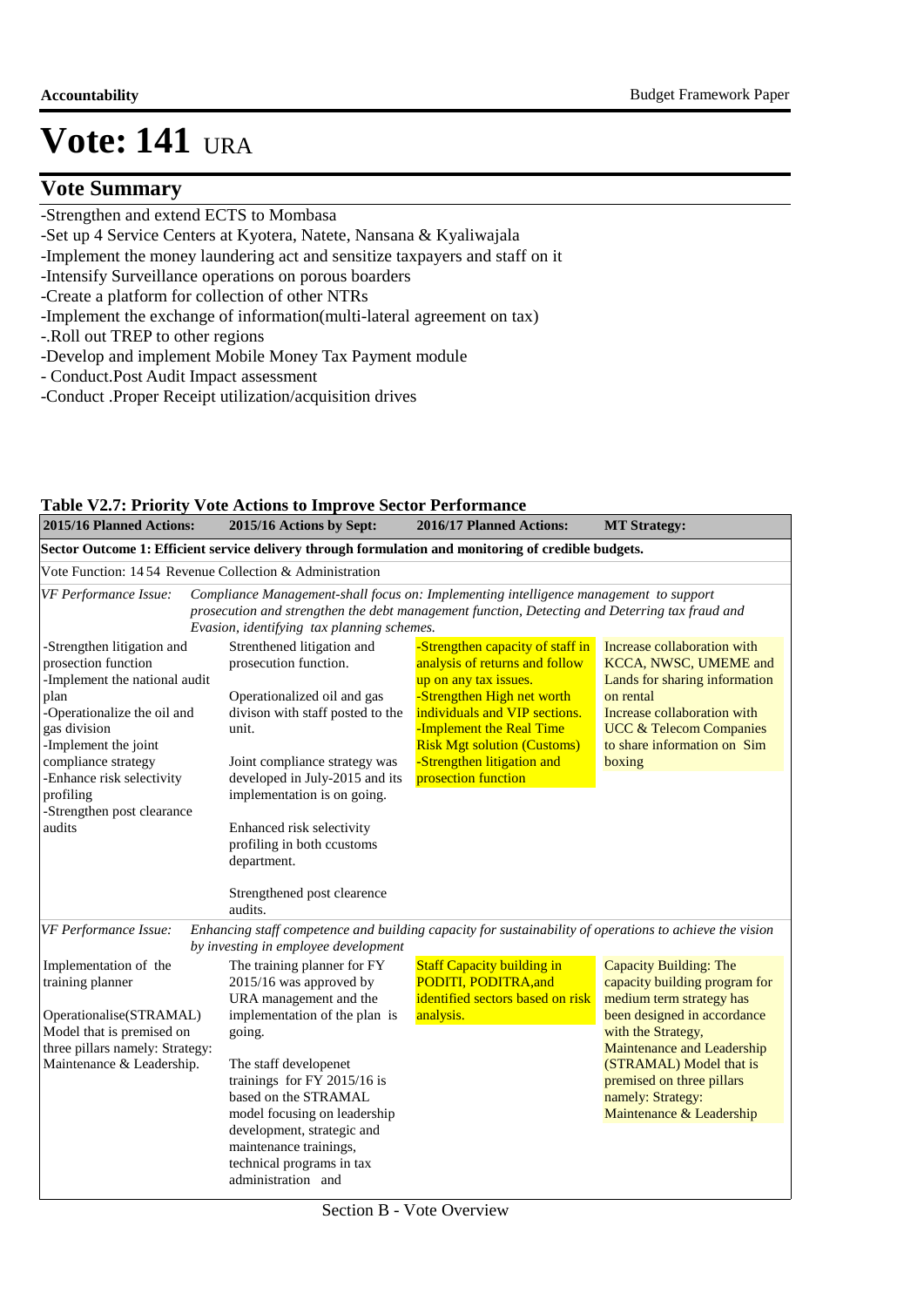## **Vote Summary**

| 2015/16 Planned Actions:                                                                                                                                                                                                                                         | 2015/16 Actions by Sept:                                                                                                                                                                                                                                                                                                                                                                                                                                                                                                                                                                                                                                                                                                                                                                        | 2016/17 Planned Actions:                                                                                                                                                                                                                                                                                      | <b>MT Strategy:</b>                                                                                                                                                                                       |
|------------------------------------------------------------------------------------------------------------------------------------------------------------------------------------------------------------------------------------------------------------------|-------------------------------------------------------------------------------------------------------------------------------------------------------------------------------------------------------------------------------------------------------------------------------------------------------------------------------------------------------------------------------------------------------------------------------------------------------------------------------------------------------------------------------------------------------------------------------------------------------------------------------------------------------------------------------------------------------------------------------------------------------------------------------------------------|---------------------------------------------------------------------------------------------------------------------------------------------------------------------------------------------------------------------------------------------------------------------------------------------------------------|-----------------------------------------------------------------------------------------------------------------------------------------------------------------------------------------------------------|
|                                                                                                                                                                                                                                                                  | professional development<br>programs.                                                                                                                                                                                                                                                                                                                                                                                                                                                                                                                                                                                                                                                                                                                                                           |                                                                                                                                                                                                                                                                                                               |                                                                                                                                                                                                           |
| VF Performance Issue:                                                                                                                                                                                                                                            | service standards at corporate and departmental level.                                                                                                                                                                                                                                                                                                                                                                                                                                                                                                                                                                                                                                                                                                                                          | Strengthen Taxpayer Service Delivery by increasing e-tax Services available, decentralize motor<br>vehicle and licensing services, implement the AEO (Authorized Economic Operator), review client                                                                                                            |                                                                                                                                                                                                           |
| -Decentralise revenue services<br>-Design sector focused service<br>packages<br>-Implement tax education<br>programmes<br>-Conduct industry based<br>familiarization visits.<br>-Develop and implement<br>Service enhancement<br>Programmes<br>-Hold Exhibitions | Revenue services were<br>decentralised.<br>All services packages were<br>developed focusing on the<br>priority sectors of<br>manufacturing and wholesale<br>and retail trade.<br>Implemented 100% tax<br>education programes like;<br>media commucations,<br>publications, feedback<br>engagements,<br>virtual $&$ e-communications<br>and Show case & visibility<br>events.<br>Conducted industry based<br>familiarization visits under<br>joint compliance initiatives in<br>the construction and whole<br>sale sectors. This involved<br>visiting whole sale traders and<br>contructors.<br>Developed and implemented<br>service enhancement<br>programmes; These included<br>tax hubs/clinics, talk shows,<br>taxation annoucement on<br>community radios.<br>Held exhibitions, show case & | -Implement the Tax<br><b>Procedures</b><br>Code (TPC)<br>-Institutionalize the Service<br><b>Management Framework</b><br>-Review and update the Office<br>concept in relation to the<br><b>Service Model</b><br>-Review the Registration,<br><b>Filling and Payments</b><br>Processes to make them<br>simpler | <b>Managing Copmliance</b><br>Programme:<br>-Service Support Enhancement<br>-Customs Business Systems<br>-Enhancement<br>-Integrated Tax Systems<br>-Operationalize the Single<br><b>Point of Contact</b> |
|                                                                                                                                                                                                                                                                  | visibility events.                                                                                                                                                                                                                                                                                                                                                                                                                                                                                                                                                                                                                                                                                                                                                                              |                                                                                                                                                                                                                                                                                                               |                                                                                                                                                                                                           |

### *V3 Proposed Budget Allocations for 2016/17 and the Medium Term*

*This section sets out the proposed vote budget allocations for 2016/17 and the medium term, including major areas of expenditures and any notable changes in allocations.* 

#### **Table V3.1: Past Outturns and Medium Term Projections by Vote Function\***

|                                          |                           | 2015/16                |                             | <b>MTEF Budget Projections</b> |         |         |
|------------------------------------------|---------------------------|------------------------|-----------------------------|--------------------------------|---------|---------|
|                                          | 2014/15<br><b>Outturn</b> | Appr.<br><b>Budget</b> | Spent by<br><b>End Sept</b> | 2016/17                        | 2017/18 | 2018/19 |
| Vote: 141 URA                            |                           |                        |                             |                                |         |         |
| 1454 Revenue Collection & Administration | 208.983                   | 238.534                | 59.645                      | 239.018                        | 269.435 | 299.203 |
| <b>Total for Vote:</b>                   | 208.983                   | 238.534                | 59.645                      | 239.018                        | 269.435 | 299.203 |

#### **(i) The Total Budget over the Medium Term**

URA MTEF Allocation for the medium term: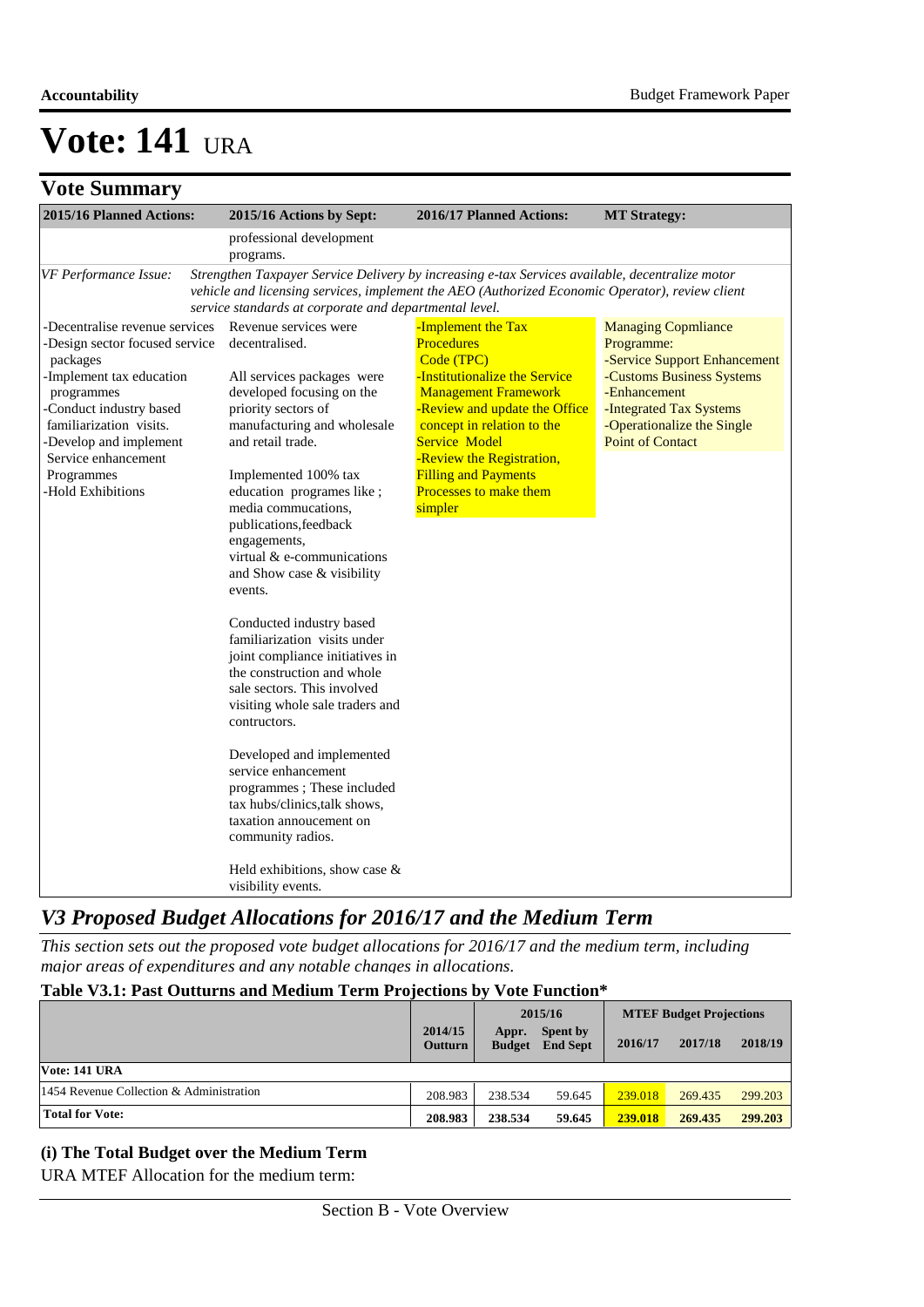### **Vote Summary**

2016/17 -UGX.238.77Bn; The major allocations are to Staff costs, Office maintenance & Capital development. The latter includes ; HeadQuarter construction, Enterprise Resource Planning , Vehicle Maintenance and IT licences

2017/18-UGX.267.35Bn. The allocation will be to staff costs, constructing the office block, office maintenance, and maintenance of the ERP.

2018/19-UGX.299.2Bn. The allocation will be to staff costs, office maintenance, and maintenance of the ERP, and

#### **(ii) The major expenditure allocations in the Vote for 2016/17**

UGX.6.6Bn has been allocated to Enterprise Resource Planning (-HRMS, Financials, Procurement Component). This will improve sharing of information, elimination of manual processes, enhance data accuracy etc…

UGX.20Bn has been allocated to URA HQ Building. Once complete this will be a one stop center for URA operations in Kampala region and will provide better office facilities for URA staff

UGX.10.9Bn has been allocated to Disaster Recovery System & IT Licenses. This will ensure continuity of IT services in the event of a major disruption Reduction of impact from known hazards . Systems will now be available 24/7 – It is estimated that for every hour when URA systems are off we have a delayed revenue of about 2 Billion shillings.

UGX.1.2Bn has been allocated to Plant and machinery(mini power house). It will take care of the increased power needs for Nakawa business complex including the new head quarters

#### **(iii) The major planned changes in resource allocations within the Vote for 2016/17**

There are no major changes in resource allocation from last financial year over the medium term.

**Table V3.2: Key Changes in Vote Resource Allocation**

|                                              | 2016/17 |                                                        | <b>Changes in Budget Allocations and Outputs from 2015/16 Planned Levels:</b><br>2017/18 | 2018/19 | <b>Justification for proposed Changes in</b><br><b>Expenditure and Outputs</b> |
|----------------------------------------------|---------|--------------------------------------------------------|------------------------------------------------------------------------------------------|---------|--------------------------------------------------------------------------------|
|                                              |         | Vote Function:1475 Revenue Collection & Administration |                                                                                          |         |                                                                                |
| Output:                                      |         |                                                        | 1454 75 Purchase of Motor Vehicles and Other Transport Equipment                         |         |                                                                                |
| UShs Bn:                                     |         | $1.000$ UShs Bn:                                       | $2.555$ UShs Bn:                                                                         | 2.555   |                                                                                |
| Output:                                      |         |                                                        | 1454 76 Purchase of Office and ICT Equipment, including Software                         |         |                                                                                |
| <b>UShs Bn:</b>                              |         | $4.760$ UShs Bn:                                       | $-3.240$ UShs Bn:                                                                        |         | <b>-3.240</b> Funds are meant for the e-tax linkage                            |
| Increased mobilisation                       |         |                                                        |                                                                                          |         | system to enhance revenue mobilisation                                         |
| Output:                                      |         | 1454 77 Purchase of Specialised Machinery & Equipment  |                                                                                          |         |                                                                                |
| <b>UShs Bn:</b>                              |         | $-2.674$ UShs Bn:                                      | 5.214 UShs Bn:                                                                           |         | 5.214 Funds were reallocated to other priority                                 |
| Reduced purchase of<br>specialised machinery |         |                                                        |                                                                                          |         | areas.                                                                         |
| Output:                                      |         |                                                        | 1454 78 Purchase of Office and Residential Furniture and Fittings                        |         |                                                                                |
| <b>UShs Bn:</b>                              |         | $-0.086$ UShs Bn:                                      | $4.214$ UShs Bn:                                                                         | 4.214   |                                                                                |
| Output:                                      |         | 1454 79 Acquisition of Other Capital Assets            |                                                                                          |         |                                                                                |
| <b>UShs Bn:</b>                              |         | $-2.716$ UShs Bn:                                      | $3.148$ UShs Bn.                                                                         |         | 3.148 Funds were reallocated to other priority                                 |
| Reduced purchase of other                    |         |                                                        |                                                                                          |         | areas.                                                                         |
| capital assets                               |         |                                                        |                                                                                          |         |                                                                                |

### *V4: Vote Challenges for 2016/17 and the Medium Term*

*This section sets out the major challenges the vote faces in 2016/17 and the medium term which the vote has been unable to address in its spending plans.*

1.Systems enhancement with a cost estimate of UGX. 24.75Bn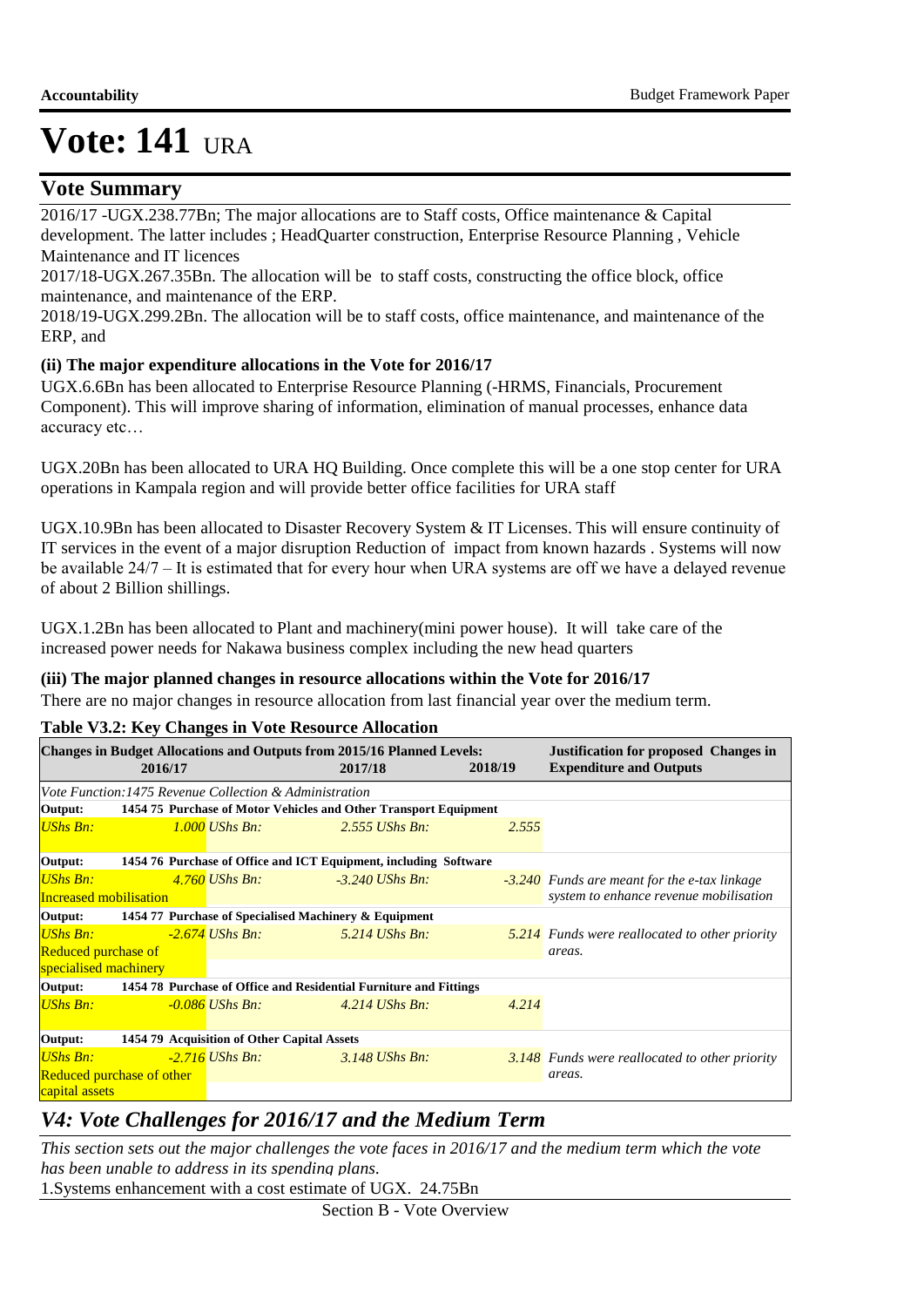### **Vote Summary**

Justication:

Licenses & premium maintenance costs for both software & hardware arising from implementation of Disaster Recovery solution & creation of a 2nd data centre.

2.Structural Review with the estimated cost of UGX.58.24Bn Justification:

-Creation of new business functions in the organization

-Material changes in the business functions that require a change in roles

-Growth of the business portfolio that necessitates expansion of its administration structures

-Increase in staff requirements due to work volumes

3.Strategic Interventions estimated to cost UGX.66.05Bn. Justification:-To improve compliance and Service delivery

#### **Table V4.1: Additional Output Funding Requests**

| Vote Function: 1402 Revenue Collection & Administration<br>1454 02 Domestic Tax Collection<br><b>UShs Bn:</b><br>0.000<br>Continency costs for oil & Gas-URA will be able to defend her<br>self in court of law as a result we will increase on collections and<br>reduce on damages/legal costs<br>Alterations to be made to the eTAX system following the move to<br>criminal focused processes in the way TID is doing business<br>(Busines Process Re-engineering System Design User Acceptance<br>Testing, Training Piloting Implementation).<br>Roll out new driving permit process to Kampala and all regional<br>offices-Improved service delivery as a result, the number of<br>taxpayers renewing their permits will be increase which positively<br>impacts on revenue yield.<br>E-tax filing racks-These will support the implementation of the<br><b>DMS</b> module on Etax<br>1454 03 Tax Investigations<br><b>UShs Bn:</b><br>0.000<br>Provison of equipment to enhance science and forensic<br>laboratory will help in the smooth operation of the Forensics lab.<br>Their availability would aid investigations and collection of<br>evidence admissible in courts of law. For example;<br>1. The equipment will greatly improve the processing power of the<br>forensic examiner machines which will eventually reduce on the<br>amount of time needed to process a case and extract evidence.<br>2. The equipment will enable simultenious processing of the tasks<br>in the forensic lab thus obtaining timely output.<br>3. Increase the processing power in analysis of huge volumes of<br>disk images.<br>4. The equipment will be used for questioned documents<br>examination<br>5. Support the dual display capability of the forensics machines<br>6. The Hard disks are used for storing data from computers seized<br>from taxpayers. Their absence would complicate data extraction<br>& storage from computers and devices seized from taxpayers.<br>1454 72 Government Buildings and Administrative Infrastructure<br>18.566<br>Construction of URA one stop centre building will save the<br>The funding for URA house is projected to last a perios of<br>organization vast resources in terms of rent, systems connectivity, | <b>Outputs in 2016/17:</b> | <b>Additional Requirements for Funding and</b> | <b>Justification of Requirement for</b><br><b>Additional Outputs and Funding</b> |  |  |
|-----------------------------------------------------------------------------------------------------------------------------------------------------------------------------------------------------------------------------------------------------------------------------------------------------------------------------------------------------------------------------------------------------------------------------------------------------------------------------------------------------------------------------------------------------------------------------------------------------------------------------------------------------------------------------------------------------------------------------------------------------------------------------------------------------------------------------------------------------------------------------------------------------------------------------------------------------------------------------------------------------------------------------------------------------------------------------------------------------------------------------------------------------------------------------------------------------------------------------------------------------------------------------------------------------------------------------------------------------------------------------------------------------------------------------------------------------------------------------------------------------------------------------------------------------------------------------------------------------------------------------------------------------------------------------------------------------------------------------------------------------------------------------------------------------------------------------------------------------------------------------------------------------------------------------------------------------------------------------------------------------------------------------------------------------------------------------------------------------------------------------------------------------------------------------------------------------------------------------------------------------------------|----------------------------|------------------------------------------------|----------------------------------------------------------------------------------|--|--|
|                                                                                                                                                                                                                                                                                                                                                                                                                                                                                                                                                                                                                                                                                                                                                                                                                                                                                                                                                                                                                                                                                                                                                                                                                                                                                                                                                                                                                                                                                                                                                                                                                                                                                                                                                                                                                                                                                                                                                                                                                                                                                                                                                                                                                                                                 |                            |                                                |                                                                                  |  |  |
|                                                                                                                                                                                                                                                                                                                                                                                                                                                                                                                                                                                                                                                                                                                                                                                                                                                                                                                                                                                                                                                                                                                                                                                                                                                                                                                                                                                                                                                                                                                                                                                                                                                                                                                                                                                                                                                                                                                                                                                                                                                                                                                                                                                                                                                                 | Output:                    |                                                |                                                                                  |  |  |
|                                                                                                                                                                                                                                                                                                                                                                                                                                                                                                                                                                                                                                                                                                                                                                                                                                                                                                                                                                                                                                                                                                                                                                                                                                                                                                                                                                                                                                                                                                                                                                                                                                                                                                                                                                                                                                                                                                                                                                                                                                                                                                                                                                                                                                                                 |                            |                                                |                                                                                  |  |  |
|                                                                                                                                                                                                                                                                                                                                                                                                                                                                                                                                                                                                                                                                                                                                                                                                                                                                                                                                                                                                                                                                                                                                                                                                                                                                                                                                                                                                                                                                                                                                                                                                                                                                                                                                                                                                                                                                                                                                                                                                                                                                                                                                                                                                                                                                 |                            |                                                |                                                                                  |  |  |
|                                                                                                                                                                                                                                                                                                                                                                                                                                                                                                                                                                                                                                                                                                                                                                                                                                                                                                                                                                                                                                                                                                                                                                                                                                                                                                                                                                                                                                                                                                                                                                                                                                                                                                                                                                                                                                                                                                                                                                                                                                                                                                                                                                                                                                                                 | Output:                    |                                                |                                                                                  |  |  |
|                                                                                                                                                                                                                                                                                                                                                                                                                                                                                                                                                                                                                                                                                                                                                                                                                                                                                                                                                                                                                                                                                                                                                                                                                                                                                                                                                                                                                                                                                                                                                                                                                                                                                                                                                                                                                                                                                                                                                                                                                                                                                                                                                                                                                                                                 |                            |                                                |                                                                                  |  |  |
|                                                                                                                                                                                                                                                                                                                                                                                                                                                                                                                                                                                                                                                                                                                                                                                                                                                                                                                                                                                                                                                                                                                                                                                                                                                                                                                                                                                                                                                                                                                                                                                                                                                                                                                                                                                                                                                                                                                                                                                                                                                                                                                                                                                                                                                                 | Output:                    |                                                |                                                                                  |  |  |
|                                                                                                                                                                                                                                                                                                                                                                                                                                                                                                                                                                                                                                                                                                                                                                                                                                                                                                                                                                                                                                                                                                                                                                                                                                                                                                                                                                                                                                                                                                                                                                                                                                                                                                                                                                                                                                                                                                                                                                                                                                                                                                                                                                                                                                                                 | <b>UShs Bn:</b>            |                                                |                                                                                  |  |  |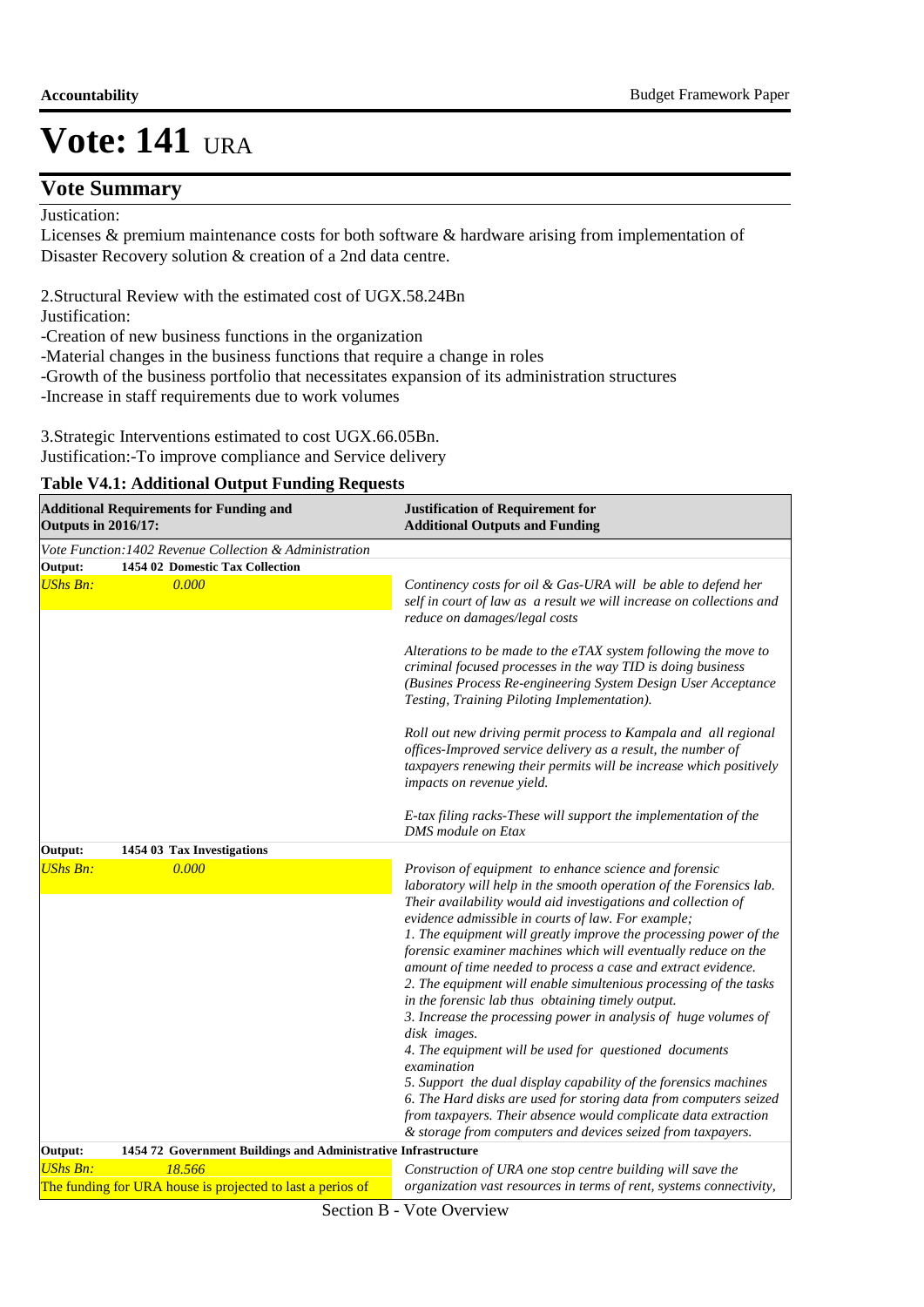### **Vote Summary**

| <b>Outputs in 2016/17:</b> | <b>Additional Requirements for Funding and</b>                   | <b>Justification of Requirement for</b><br><b>Additional Outputs and Funding</b>                                                                                                                                              |  |  |
|----------------------------|------------------------------------------------------------------|-------------------------------------------------------------------------------------------------------------------------------------------------------------------------------------------------------------------------------|--|--|
|                            | three years. This is a shortfall on the the MTEF projection      | transport and communication expenses, as well as improve<br>service delivery to our clients.                                                                                                                                  |  |  |
| Output:                    | 1454 76 Purchase of Office and ICT Equipment, including Software |                                                                                                                                                                                                                               |  |  |
| <b>UShs Bn:</b>            | 0.000                                                            | Unified Threat Management - Support and Maintenance-If<br>Licence renewals are not made the license will be blocked and<br>this will expose the ICT systems to various threats and attacks,<br>hence, disruptions in service. |  |  |
|                            |                                                                  | LAN installation - 10 stations changing premises or Office<br>movement-If not funded, movement of deserving offices can not<br>take place                                                                                     |  |  |
|                            |                                                                  | Threat Detection Solution-If license not renewed URA systems<br>security gets compromised and suffers being attaked without<br>knowing                                                                                        |  |  |
|                            |                                                                  | Installation of IT LAB and test environment-Risk of tesing with<br>live environment with possibility of accidentally damaging the<br>system                                                                                   |  |  |

*This section discusses how the vote's plans will address and respond to the cross-cutting policy, issues of gender and equity; HIV/AIDS; and the Environment, and other budgetary issues such as Arrears and NTR..* 

#### **(i) Cross-cutting Policy Issues**

*(i) Gender and Equity*

**Objective:** 2. Reduce gender imbalance in the organisation

*Issue of Concern* : There are more males than females in the organisation

*Proposed Intervensions* 

Recruit staff based on demonstrated competances rather than gender.

 $\Omega$ *Budget Allocations*  UGX billion

 Female to Male staff ratio *Performance Indicators*

**Objective:** 1.Improve staff awareness on gender descrimination and sexual harrassment

Issue of Concern : Some staff try to dress indecently which may lead to sexual harrassment

*Proposed Intervensions* 

Regurally sensitise staff on the human resource manual and the desciplinery actions on indecent dressing and sexual harrasment

 $\Omega$ *Budget Allocations*  UGX billion

Performance Indicators Number of staff senstisations posted on mail

*(ii) HIV/AIDS*

**Objective:** Improve support to staff and their family members who are affected with HIV/AIDS

*Issue of Concern* : Staff and their family members affected with HIV/AIDS need extra support besides the general medical insurance provided to staff.